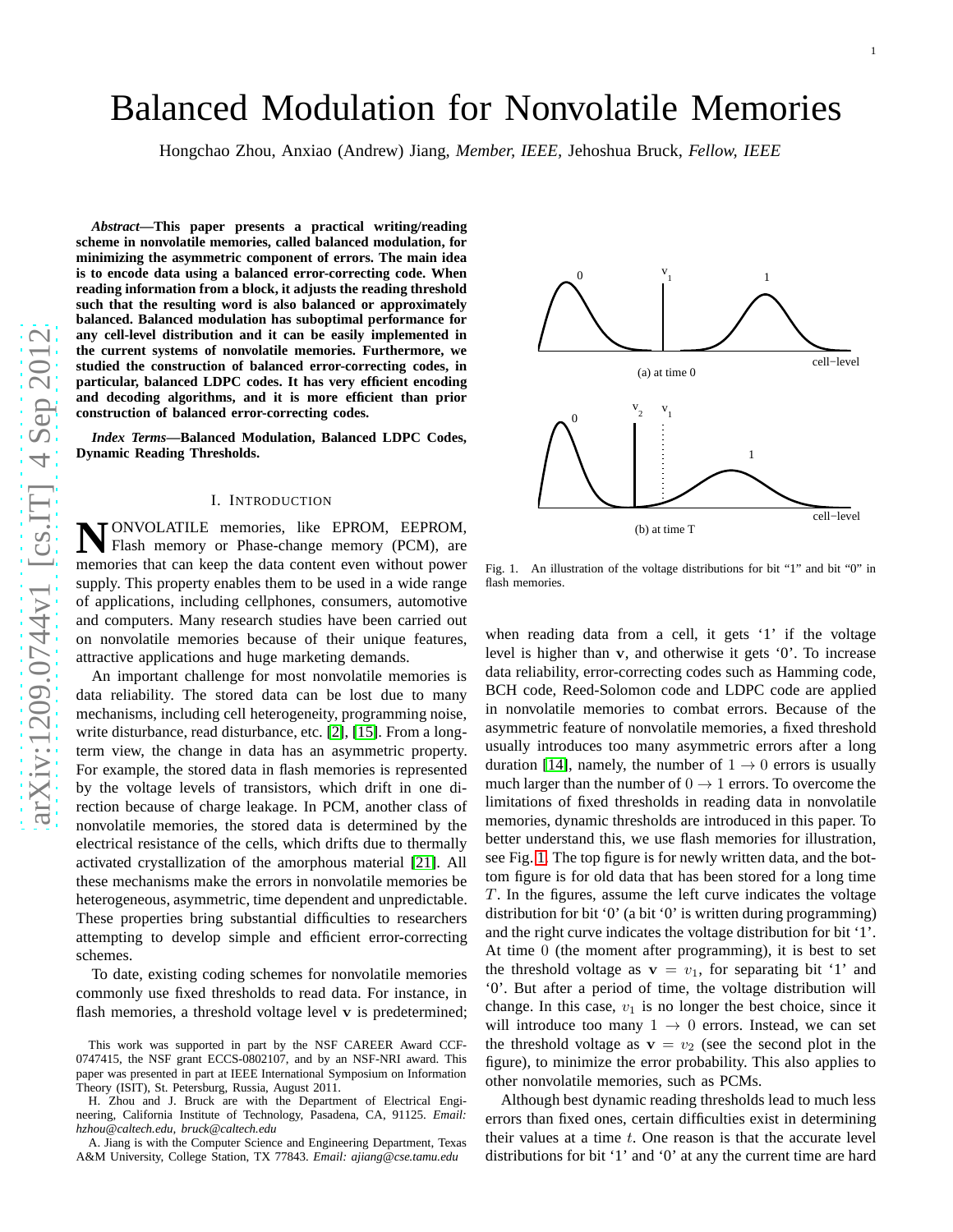to obtain due to the lack of time records, the heterogeneity of blocks, and the unpredictability of exceptions. Another possible method is to classify all the cell levels into two groups based on unsupervised clustering and then map them into '1's and '0's. But when the border between bit '1's and '0's becomes fuzzy, mistakes of clustering may cause significant number of reading errors. In view of these considerations, in this paper, we introduce a simple and practical writing/reading scheme in nonvolatile memories, called *balanced modulation*, which is based on the construction of balanced codes (or balanced error-correcting codes) and it aims to minimize the asymmetric component of errors in the current block.

Balanced codes, whose codewords have an equal number of 1s and 0s, have been studied in several literatures. Knuth, in 1986, proposed a simple method of constructing balanced codes [\[10\]](#page-14-4). In his method, given an information word of  $k$ -bits ( $k$  is even), the encoder inverts the first  $i$  bits such that the modified word has an equal number of 1s and 0s. Knuth showed that such an integer  $i$  always exists, and it is represented by a balanced word of length p. Then a codeword consists of an  $p$ -bit prefix word and an  $k$ -bit modified information word. For decoding, the decoder can easily retrieve the value of  $i$  and then get the original information word by inverting the first  $i$  bits of the  $k$ -bit information word again. Knuth's method was later improved or modified by many researchers [\[1\]](#page-14-5), [\[9\]](#page-14-6), [\[17\]](#page-14-7), [\[19\]](#page-14-8). Based on balanced codes, we have a scheme of balanced modulation. It encodes the stored data as balanced codewords; when reading data from a block, it adjusts the reading threshold dynamically such that the resulting word to read is also balanced (namely, the number of 1s is equal to the number of 0s) or approximately balanced. Here, we call this dynamic reading threshold as a *balancing threshold*.

There are several benefits of applying balanced modulation in nonvolatile memories. First, it increases the *safety gap* of 1s and 0s. With a fixed threshold, the *safety gap* is determined by the minimum difference between cell levels and the threshold. With balanced modulation, the safety gap is the minimum difference between cell levels for 1 and those for 0. Since the cell level for an individual cell has a random distribution due to the cell-programming noise [\[3\]](#page-14-9), [\[11\]](#page-14-10), the actual value of the charge level varies from one write to another. In this case, balanced modulation is more robust than the commonly used fixed-threshold approach in combating programming noise. Second, as we discussed, balanced modulation can is a very simple solution that minimizes the influence of cell-level drift. It was shown in [\[4\]](#page-14-11) that cell-level drift in flash memories introduces the most dominating errors. Third, balanced modulation can efficiently reduce errors introduced by some other mechanisms, such as the change of external temperatures and the current leakage of other reading lines, which result in the shift of cell levels in a same direction. Generally, balanced modulation is a simple approach that minimizes the influence of noise asymmetries, and it can be easily implemented on current memory devices without hardware changes. The balanced condition on codewords enables us to select a much better threshold dynamically than the commonly used fixed threshold when reading data from a block.

The main contributions of the paper are

- 1) We study balanced modulation as a simple, practical and efficient approach to minimize asymmetric component of errors in nonvolatile memories.
- 2) A new construction of balanced error-correcting codes, called balanced LDPC code, is introduced and analyzed, which has a higher rate than prior constructions.
- 3) We investigate partial-balanced modulation, for its simplicity of constructing error-correcting codes, and then we extend our discussions from binary cells to multilevel cells.

# II. SCOPE OF THIS PAPER

## *A. Performance and Implementation*

In the first part of this paper, including Section [III,](#page-2-0) Section [IV](#page-3-0) and Section [V,](#page-4-0) we focus on the introduction and performance of balanced modulation. In particular, we demonstrate that balanced modulation introduces much less errors than the traditional approach based on fixed thresholds. For any celllevel distributions, the balancing threshold used in balanced modulation is suboptimal among all the possible reading thresholds, in the term of total number of errors. It enables balanced modulation to be adaptive to a variety of channels characters, hence, it makes balanced modulation applicable for most types of nonvolatile memories. Beyond storage systems, balanced modulation can also be used in optimal communication, where the strength of received signals shifts due to many factors like the transmitting distance, temperature, etc.

A practical and very attractive aspect of balanced modulation is that it can be easily implemented in the current systems of nonvolatile memories. The only change is that, instead of using a fixed threshold in reading a binary vector, it allows this threshold to be adaptive. Fortunately, this operation can be implemented physically, making the process of data reading reasonably fast. In this case, the reading process is based on hard decision.

If we care less about reading speed, we can have softdecision decoding, namely, reading data without using a threshold. We demonstrate that the prior knowledge that the stored codeword is balanced is very useful. It helps us to better estimate the current cell-level distributions, hence, resulting in a better performance in bit error rate.

## *B. Balanced LDPC Code*

Balanced modulation can efficiently reduce bit error rate when reading data from a block. A further question is how to construct balanced codes that are capable of correcting errors. We call such codes *balanced error-correcting codes*. Knuth's method cannot correct errors. In [\[18\]](#page-14-12), van Tilborg and Blaum presented a family of balanced binary error-correcting codes. The idea is to consider balanced blocks as symbols over an alphabet and to construct error-correcting codes over that alphabet by concatenating  $n$  blocks of length  $2l$  each. Due to the constraint in the code construction, this method achieves only moderate rates. Error-correcting balanced codes with higher rates were presented by Al-Bassam and Bose in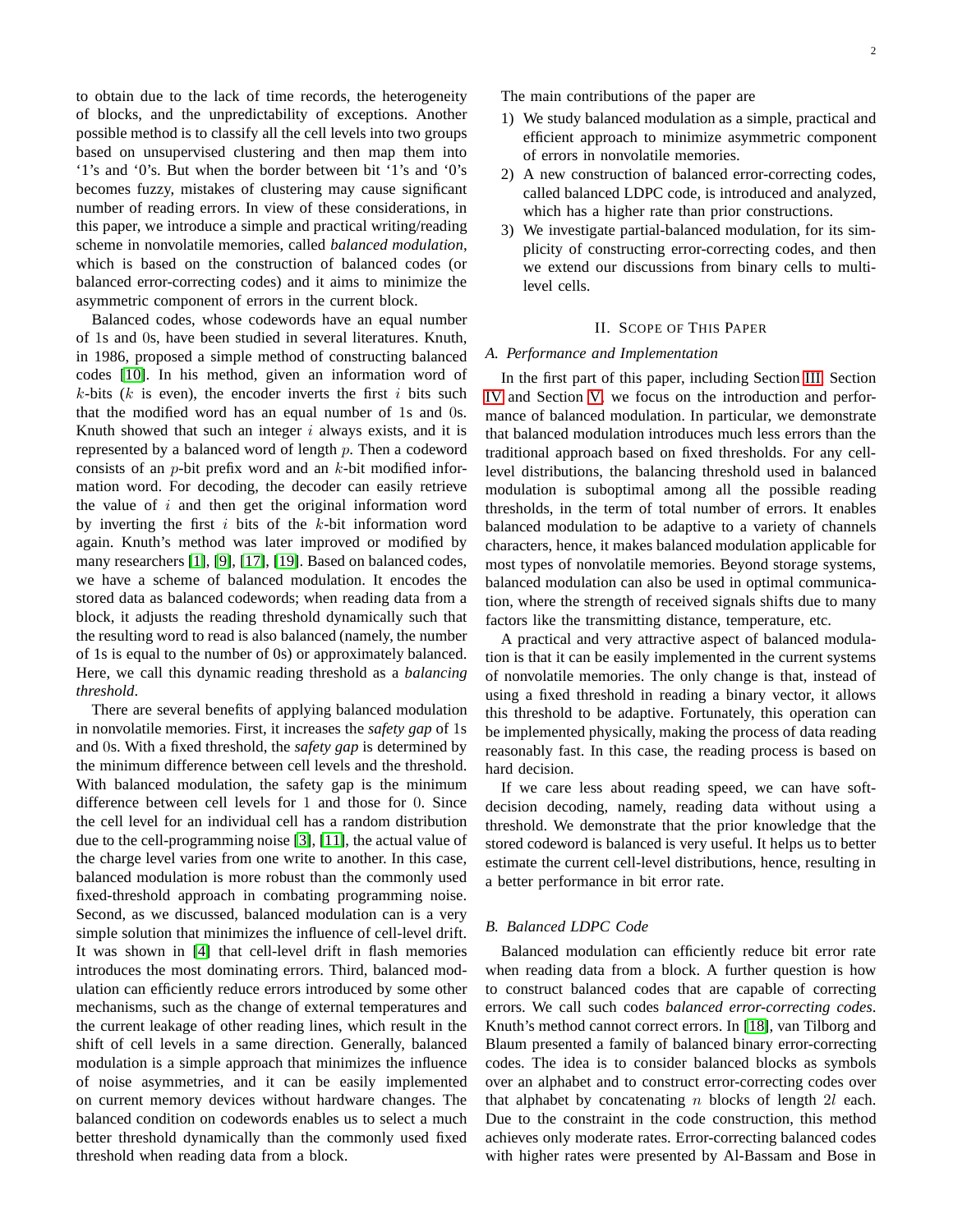

<span id="page-2-1"></span>Fig. 2. The diagram of balanced modulation.

[\[1\]](#page-14-5), however, their construction considers only the case that the number of errors is at most 4. In [\[12\]](#page-14-13), Mazumdar, Roth, and Vontobel studied linear balancing sets, namely, balancing sets that are linear subspaces  $\mathbb{F}^n$ , which are applied in obtaining coding schemes that combine balancing and error correction. Recently, Weber, Immink and Ferreira extent Knuth's method to let it equipped with error-correcting capabilities [\[20\]](#page-14-14). Their idea is to assign different error protection levels to the prefix and modified information word in Knuth's construction. So their construction is a concatenation of two error-correct codes with different error correcting capabilities. In Section [VI,](#page-5-0) we introduce a new construction of balanced error-correcting codes, which is based on LDPC code, so called balanced LDPC code. Such a construction has a simple encoding algorithm and its decoding complexity based on message-passing algorithm is asymptotically equal to the decoding complexity of the original (unbalanced) LDPC code. We demonstrate that balanced LDPC code has error-correcting capability very close to the original (unbalanced) LDPC code.

# *C. Partial-Balanced Modulation and Its Extension*

Our observation is that the task of constructing efficient balanced error-correcting codes with simple encoding and decoding algorithms is not simple, but it is much easier to construct error-correcting codes that are partially balanced, namely, only a certain segment (or subsequence) of each codeword is balanced. Motivated by this observation, we propose a variant of balanced modulation, called partial-balanced modulation. When reading from a block, it adjusts the reading threshold such that the segment of the resulting word is balanced. Partialbalanced modulation has a performance very close to that of balanced modulation, and it has much simpler constructions of error-correcting codes than balanced modulation. Another question that we address in the third part is how to extend the scheme of balanced modulation or partial-balanced modulation to be used in nonvolatile memories with multi-level cells. Details will be provided in Section [VII](#page-11-0) and Section [VIII.](#page-12-0)

# III. BALANCED MODULATION

<span id="page-2-0"></span>For convenience, we consider different types of nonvolatile memories in the same framework where data is represented by cell levels, such as voltages in flash memories and resistance in phase-change memories. The scheme of balanced modulation is sketched in Fig. [2.](#page-2-1) It can be divided into two steps: programming step and reading step.

(1) In the programming step, we encode data based a balanced (error-correcting) code. Let  $k$  denote the dimension of the code and  $n$  denote the number of cells in a block, then given a message  $\mathbf{u} \in \{0,1\}^n$ , it is mapped to a balanced codeword  $\mathbf{x} \in \{0,1\}^n$  such that  $|\mathbf{x}| = \frac{n}{2}$  where  $|\mathbf{x}|$  is the Hamming weight of x.

(2) In the reading step, we let  $\mathbf{c} = c_1 c_2 ... c_n \in \mathcal{R}^n$  be the current levels of the  $n$  cells to read. A balancing threshold  $\bf{v}$ is determined based on c such that the resulting word, denoted by  $y = y_1 y_2 ... y_n$ , is also balanced, namely,  $|y| = \frac{n}{2}$ . For each  $i \in \{1, 2, ..., n\}, y_i = 1$  if and only if  $c_i \geq \mathbf{v}$ , otherwise  $y_i =$ 0. By applying the decoder of the balanced (error-correcting) code, we get a binary output  $\tilde{u}$ , which is the message that we read from the block.



<span id="page-2-2"></span>Fig. 3. Cell-level distributions for 1 and 0, and the reading threshold.

Let us intuitively understanding the function of balanced modulation based on the demonstration of Fig. [3,](#page-2-2) which depicts the cell-level distributions for those cells that store 0 or 1. Given a reading threshold v, we use  $N^{(1\rightarrow0)}$  denote the number of  $1 \rightarrow 0$  errors and use  $N^{(0 \rightarrow 1)}$  denote the number of  $0 \rightarrow 1$  errors, as the tails marked in the figure. Then

$$
N^{(1\to 0)} = |\{i : x_i = 1, y_i = 0\}|,
$$
  

$$
N^{(0\to 1)} = |\{i : x_i = 0, y_i = 1\}|.
$$

We are ready to see

$$
|\mathbf{y}| = |\mathbf{x}| - N^{(1 \to 0)} + N^{(0 \to 1)},
$$

where  $|x|$  is the Hamming weight of x.

According to the definition, a balancing threshold is the one that makes y being balanced, hence,

$$
N^{(1\rightarrow 0)}(\mathbf{v}) = N^{(0\rightarrow 1)}(\mathbf{v}),
$$

i.e., a balancing threshold results in the same number of  $1 \rightarrow 0$ errors and  $0 \rightarrow 1$  errors.

We define  $N_e(\mathbf{v})$  as the total number of errors based on a reading threshold v, then

$$
N_e(\mathbf{v}) = N^{(1 \to 0)}(\mathbf{v}) + N^{(0 \to 1)}(\mathbf{v}).
$$

If the cell-level distributions for those cells that store 1 and those cells that store 0 are known, then the balancing threshold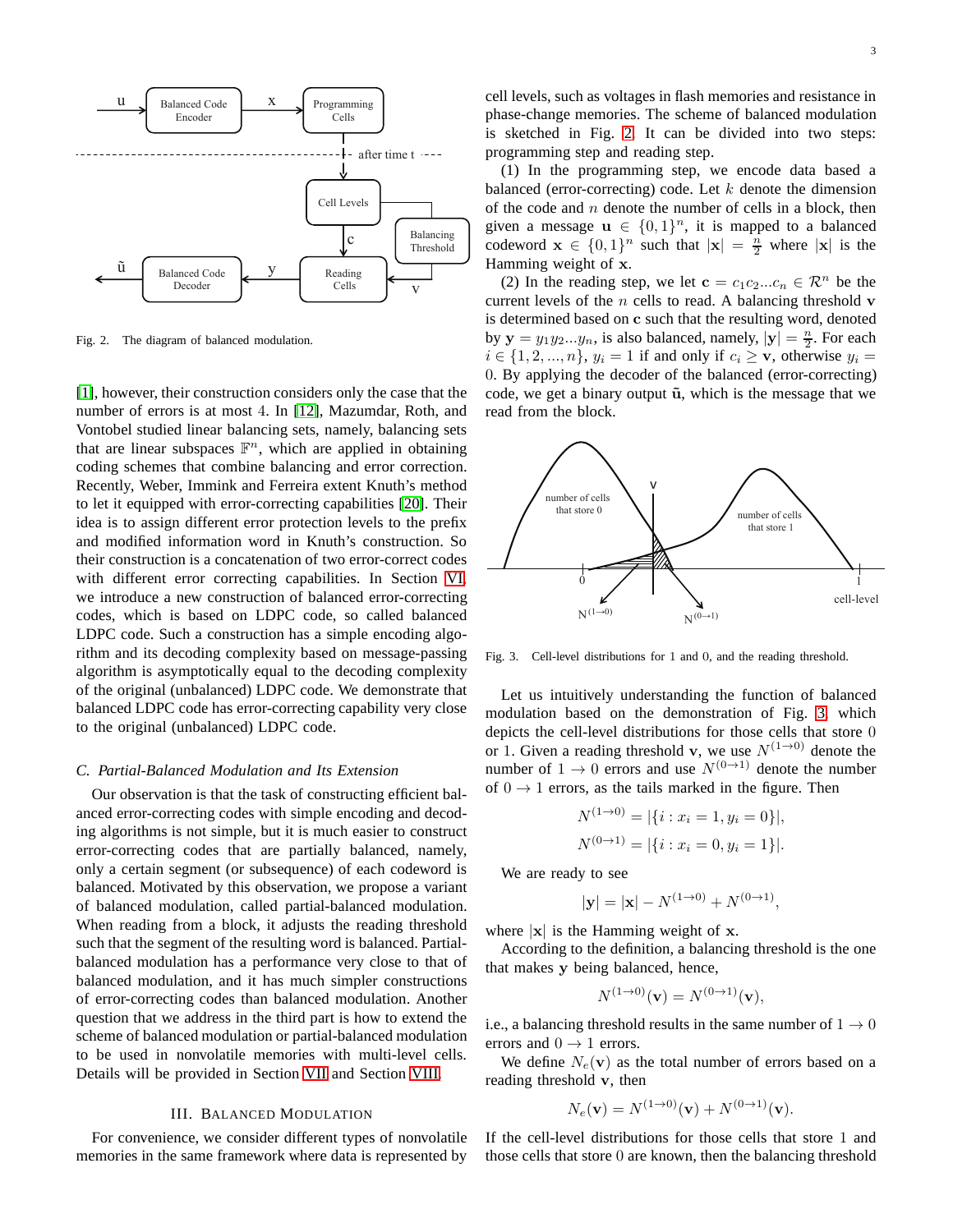may not be the best reading threshold that we can have, i.e.,  $N_e(\mathbf{v})$  may not be minimized based on the balancing threshold. Let  $v_b$  denote the balancing threshold, as a comparison, we can have an optimal threshold  $v<sub>o</sub>$ , which is defined by

$$
v_o = \arg\min_{\mathbf{v}} N_e(\mathbf{v}).
$$

Unfortunately, it is almost impossible for us to know the cell-level distributions for those cells that store 1 and those cells that store 0 without knowing the original word x. From this sense, the optimal threshold  $v<sub>o</sub>$  is imaginary. Although we are not able to determine  $v<sub>o</sub>$ , the following result shows that the balancing threshold  $v<sub>b</sub>$  has performance comparable to that of  $v<sub>o</sub>$ . Even in the worst case, the number of errors introduced based on  $v<sub>b</sub>$  is at most two times that introduced by  $v<sub>o</sub>$ , implying the suboptimality of the balancing threshold  $v_b$ .

**Theorem 1.** *Given any balanced codeword*  $\mathbf{x} \in \{0, 1\}^n$  *and*  $cell$ -level vector  $\mathbf{c} \in \mathcal{R}^n$ , we have

$$
N_e(v_b) \le 2N_e(v_o).
$$

*Proof:* Given the balancing threshold  $v<sub>b</sub>$ , the number of  $0 \rightarrow 1$  errors equals the number of  $1 \rightarrow 0$  errors, hence, the total number of errors is

$$
N_e(v_b) = 2N^{(1 \to 0)}(v_b) = 2N^{(0 \to 1)}(v_b).
$$

If  $v_o \ge v_b$ , the number of  $1 \to 0$  errors  $N^{(1\to0)}(v_o) \ge$  $N^{(1\rightarrow0)}(v_b)$ . Therefore,

$$
N_e(v_b) \le 2N^{(1 \to 0)}(v_o) \le 2N_e(v_o).
$$

Similarly, if  $v_o < v_b$ , by considering only  $0 \rightarrow 1$  errors, we get the same conclusion.

Now we compare the balancing threshold  $v<sub>b</sub>$  with a fixed threshold, denoted by  $v_f$ . As shown in Fig. [3,](#page-2-2) if we set the reading threshold as fixed  $v_f = \frac{1}{2}$ , then it will introduce much more errors then the balancing threshold. Given a fixed threshold  $v_f$ , after a long duration, we can characterize the storage channel as a binary asymmetric channel, as shown in Fig. [4\(](#page-3-1)a), where  $p_1 > p_2$ . Balanced modulation is actually a process of modifying the channel to make it being symmetric. As a result, balanced modulation results in a binary symmetric channel with crossover probability p such that  $p_2 < p < p_1$ . When  $p_2 \ll p_1$ , it has  $p - p_2 \ll p_1 - p$ . In this case, the bit error rate is reduced from  $\frac{p_1+p_2}{2}$  to p, where  $p \ll \frac{p_1+p_2}{2}$ .



<span id="page-3-1"></span>Fig. 4. Balanced modulation to turn a binary asymmetric channel with crossover probabilities  $p_1 > p_2$  into a binary symmetric channel with  $p_2$  <  $p < p_1$ .

#### IV. BIT-ERROR-RATE ANALYSIS

<span id="page-3-0"></span>To better understand different types of reading thresholds as well as their performances, we study them from the expectation (statistical) perspective. Assume that we write  $n$  bits (including k ones) into a block at time 0, let  $q_t(v)$  denote the probability density function  $(p.d.f.)$  of the cell level at time  $t$ that stores a bit 0, and let  $h_t(v)$  denote the p.d.f. of the cell level at time  $t$  that stores 1. Then at time  $t$ , the bit error rate of the block based on a reading threshold v is given by

$$
p_e(\mathbf{v}) = \frac{1}{2} \int_{\mathbf{v}}^{\infty} g_t(u) du + \frac{1}{2} \int_{-\infty}^{\mathbf{v}} h_t(v) dv.
$$

According to our definition, a balancing threshold  $v<sub>b</sub>$  is chosen such that  $N^{(1\rightarrow 0)}(v_b) = N^{(0\rightarrow \infty)}(v_b)$ , i.e., the number of  $1 \rightarrow 0$  errors is equal to the number of  $0 \rightarrow 1$  errors. As the block length  $n$  becomes sufficiently large, we can approximate  $N^{(1\rightarrow 0)}(v_b)$  as  $\frac{n}{2}\int_{-\infty}^{V} h_t(v)dv$  and approximate  $N^{(0\rightarrow \infty)}(v_b)$ as  $\frac{n}{2} \int_{\mathbf{v}}^{\infty} g_t(u) du$ . So when *n* is large, we approximately have

$$
\int_{v_b}^{\infty} g_t(u) du = \int_{-\infty}^{v_b} h_t(v) dv.
$$

Differently, an optimal reading threshold  $v<sub>o</sub>$  is the one that minimizes the total number of errors. When  $n$  is large, we approximately have

$$
v_o = \arg\min_{\mathbf{v}} p_e(\mathbf{v}).
$$

When  $g_t(v)$  and  $h_t(v)$  are continuous functions, the solutions of  $v<sub>o</sub>$  are

$$
v_o = \pm \infty
$$
 or  $g_t(v_o) = h_t(v_o)$ .

That means  $v_o$  is one of the intersections of  $g_t(v)$  and  $h_t(v)$ or one of the infinity points.

Generally,  $g_t(v)$  and  $h_t(v)$  are various for different nonvolatile memories and different blocks, and they have different dynamics over time. It is not easy to find a perfect model to characterize  $q_t(v)$  and  $h_t(v)$ , but there are two trends about them in timescale. The change of a cell level can be treated as a superposition of these two trends. First, due to cell-level drift, the difference between the means of  $g_t(v)$  and  $h_t(v)$  becomes smaller. Second, due to the existence of different types of noise and disturbance, their variances increases over time. To study the performance of balanced modulation, we consider both of the effects separately in some simple scenarios.

**Example 1.** Let  $g_t(v) = \mathcal{N}(0, \sigma)$  and  $h_t(v) = \mathcal{N}(1 - t, \sigma)$ , *as illustrated in Fig. [5.](#page-4-1) We assume that the fixed threshold is*  $v_f = \frac{1}{2}$ , which satisfies  $g_0(v_f) = h_0(v_f)$ .

In the above example, the cell-level distribution corresponding to bit '1' drifts but its variance does not change. We have

$$
v_b = v_o = \frac{1-t}{2}
$$
,  $v_f = \frac{1}{2}$ .

At time  $t$ , the bit error rate based on a reading threshold  $\bf{v}$ 

$$
p_e(\mathbf{v}) = \frac{1}{2}\Phi(-\frac{\mathbf{v}}{\sigma}) + \frac{1}{2}\Phi(-\frac{1-t-\mathbf{v}}{\sigma}),
$$
  

$$
\Phi(x) = \frac{1}{\sqrt{2\pi}} \int_{-\infty}^x e^{-t^2/2} dt.
$$

is

where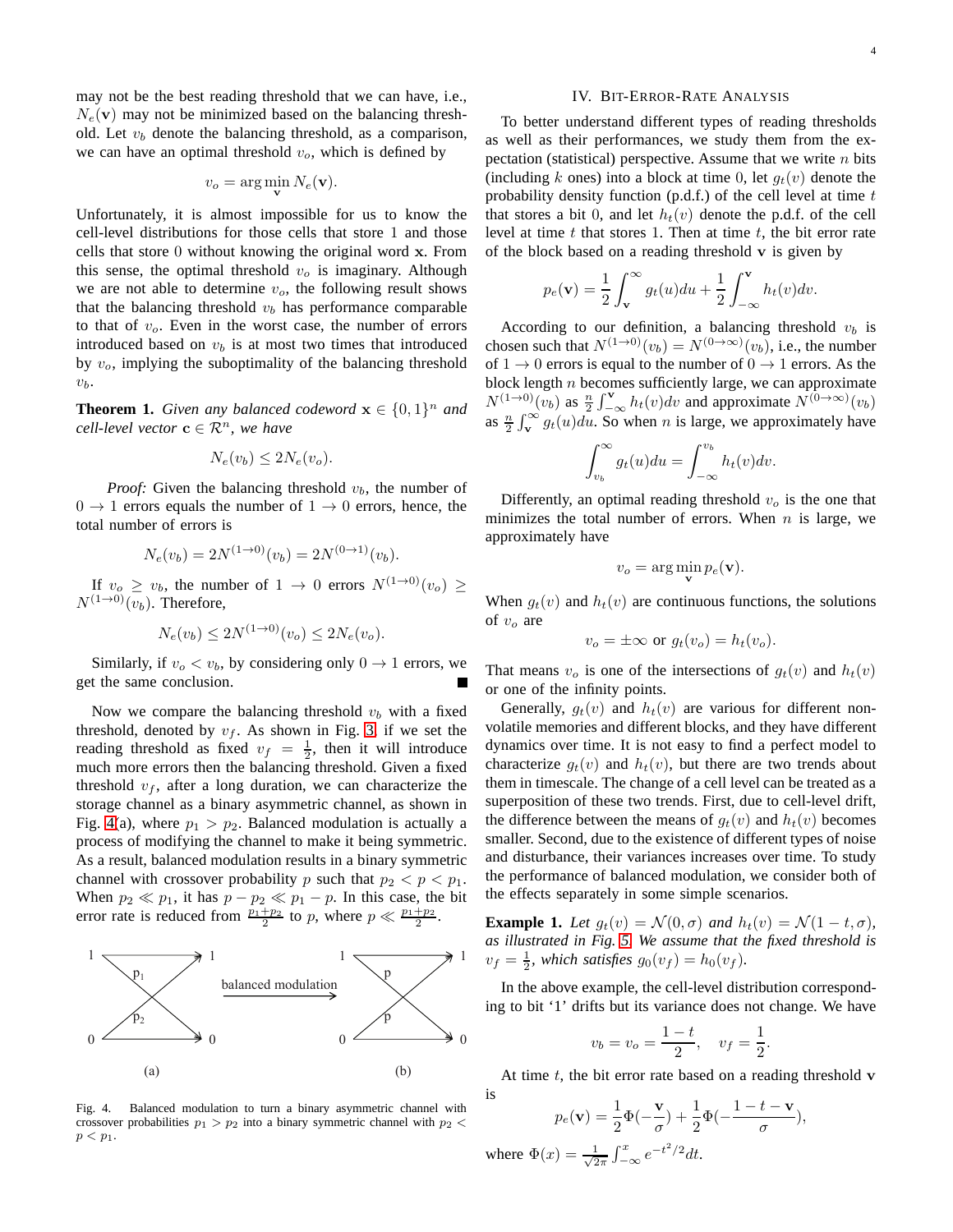

<span id="page-4-1"></span>Fig. 5. An illustration of the first model with  $g_t(v) = \mathcal{N}(0, \sigma)$  and  $h_t(v) =$  $\mathcal{N}(1-t,\sigma).$ 



<span id="page-4-2"></span>Fig. 6. Bit error rates as functions of time  $t$ , under the first model with  $g_t(v) = \mathcal{N}(0, \sigma)$  and  $h_t(v) = \mathcal{N}(1 - t, \sigma)$ .

For different selections of reading thresholds,  $p_e(\mathbf{v})$  is plotted in Fig. [6.](#page-4-2) It shows that the balancing threshold and the optimal threshold have the same performance, which is much better than the performance of a fixed threshold. When cell levels drift, balanced modulation can significantly reduce the bit error rate of a block.

**Example 2.** Let  $g_t(v) = \mathcal{N}(0, \sigma)$  and  $h_t(v) = \mathcal{N}(1, \sigma + t)$ , *as illustrated in Fig. [7.](#page-4-3) We assume that the fixed threshold is*  $v_f = \frac{1}{2}$ , which satisfies  $g_0(v_f) = h_0(v_f)$ .



<span id="page-4-3"></span>Fig. 7. An illustration of the second model with  $q_t(v) = \mathcal{N}(0, \sigma)$  and  $h_t(v) = \mathcal{N}(1, \sigma + t).$ 

In this example, the variance of the cell-level distribution corresponding to bit  $'1'$  increases as the time t increases. We have

$$
e^{-\frac{v_o^2}{2\sigma^2}} = \frac{\sigma}{\sigma + t} e^{-\frac{(1-v_o)^2}{2(\sigma + t)^2}}, \quad v_b = \frac{1}{2 + t/\sigma}, \quad v_f = \frac{1}{2}.
$$

At time  $t$ , the bit error rate based on a threshold  $v$  is

$$
p_e(\mathbf{v}) = \frac{1}{2}\Phi(-\frac{\mathbf{v}}{\sigma}) + \frac{1}{2}\Phi(-\frac{1-\mathbf{v}}{\sigma+t}),
$$

which is plotted in Fig. [8](#page-4-4) for different thresholds. It shows that balancing thresholds introduce much less errors than fixed thresholds when bit '1' and '0' have different reliability (reflected by their variances), although they introduce slightly more errors than optimal thresholds.



<span id="page-4-4"></span>Fig. 8. Bit error rates as functions of time  $t$ , under the second model with  $g_t(v) = \mathcal{N}(0, \sigma)$  and  $h_t(v) = \mathcal{N}(1, \sigma + t)$ .

In practice, the cell-level distributions at a time  $t$  are much more complex than the simple Gaussian distributions, and the errors introduced are due to many complex mechanisms. However, the above analysis based two simple models are still useful, because they reflect the trends of the cell level changes, which is helpful for analyzing the time-dependent errors in nonvolatile memories.

## V. IMPLEMENTATION

<span id="page-4-0"></span>Balanced modulation can be easily implemented on the current architecture of nonvolatile memories. The process described in the previous sections can be treated as a hard decision approach, where a reading threshold is selected to separate all the cell levels as zeros and ones. In this section, we discuss a few methods of determining balancing thresholds quickly, as well as their implementations in nonvolatile memories. Furthermore, we discuss soft decision implementation of balanced modulation, namely, we do not read data based on a reading threshold, and the decoder can get access into all the cell levels (cell-level vector c) directly. In this case, we want to know how the prior information that the stored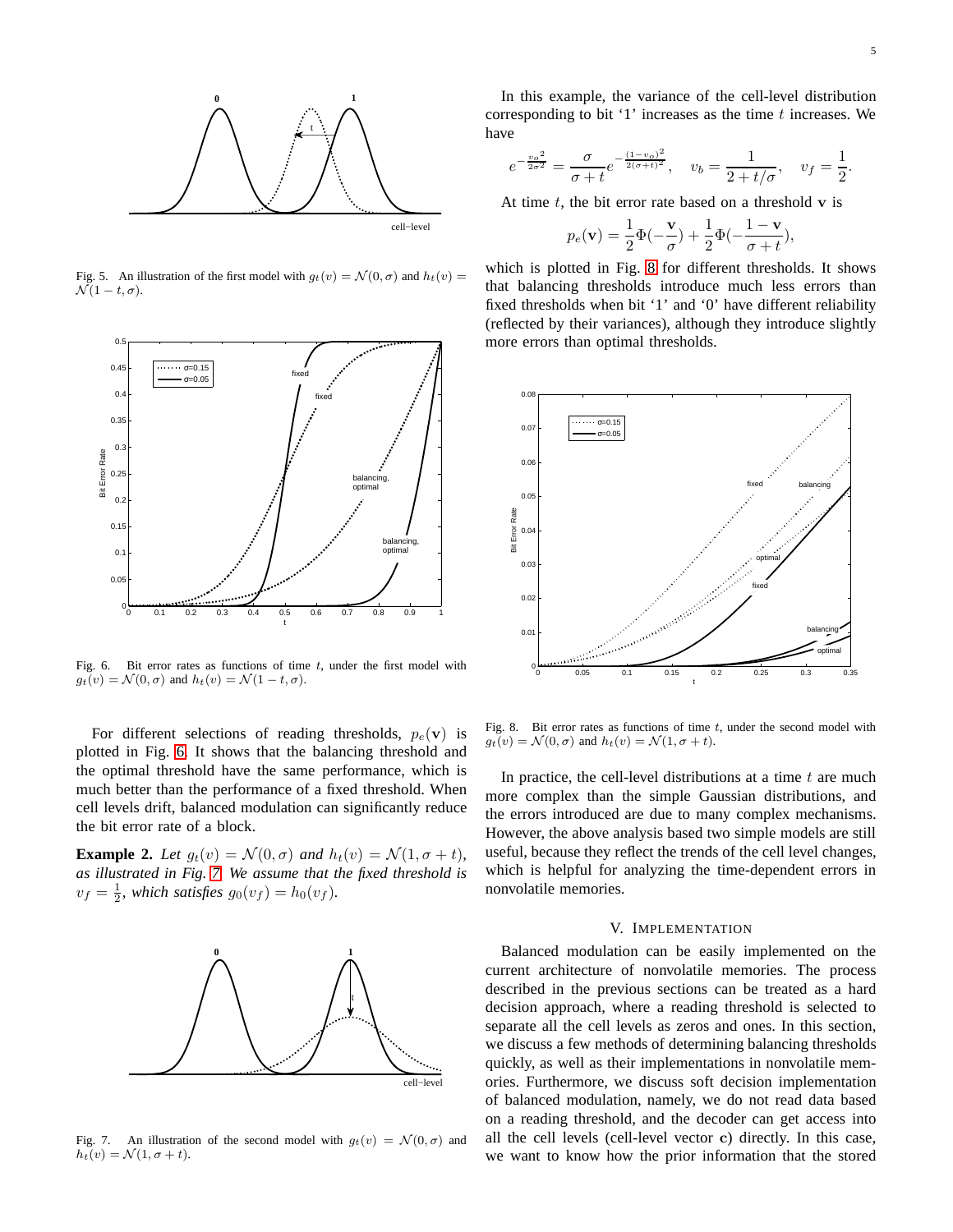codeword is balanced can help us to increase the success rate of decoding.

## *A. Balancing Threshold for Hard Decision*

Given a block of n cells, assume their current levels are  $c =$  $c_1c_2...c_n$ . Our problem is to determine a threshold  $v_b$  such that there are  $\frac{n}{2}$  cells or approximately  $\frac{n}{2}$  cells will be read as ones. A trivial method is to sort all the  $n$  cell levels in the decreasing order such that  $c_{i_1} \geq c_{i_2} \geq ... \geq c_{i_n}$ . Then  $v_b = \frac{c_{i_k} + c_{i_{k+1}}}{2}$ is our desired balancing threshold. The disadvantage of this method is that it needs  $O(n \log n)$  computational time, which may slow down the reading speed when  $n$  is large. To reduce the reading time, we hope that the balancing threshold can be controlled by hardware.

Half-interval search is a simple approach of determining the balancing threshold. Assume it is known that  $v_b$  is  $\in [l_1, l_2]$ with  $l_1 < l_2$ . First, we set the reading threshold as  $\frac{l_1 + l_2}{2}$ , based on which a simple circuit can quickly detect the number of ones in the resulting word, denoted by k. If  $k < \frac{n}{2}$ , we reset the interval  $[l_1, l_2]$  as  $[l_1, \frac{l_1+l_2}{2}]$ . If  $k > \frac{n}{2}$ , we reset the interval  $[l_1, l_2]$  as  $\left[\frac{l_1+l_2}{2}, l_2\right]$ . Then we repeat this procedure until we get a reading threshold such that  $k = \frac{n}{2}$  or  $l_2 - l_1 \leq \epsilon$  for a reading precision  $\epsilon$ .

# *B. Relaxed Balancing Threshold*

Half-interval search is an iterative approach of determining the balancing threshold such that the resulting word is well balanced. To further reduce the reading time, we can relax the constraint on the weight of the resulting word, namely, we can let the number of ones in the resulting word be approximately  $\frac{n}{2}$ , instead of accurately  $\frac{n}{2}$ .

For instance, we can simply set the balancing threshold as

$$
v_b = \frac{\sum_{i=1}^n c_i}{n} = \text{mean}(\mathbf{c}).
$$

Obviously, such  $v_b$  reflects the cell-level drift and it can be easily implemented by a simple circuit.

More precisely, we can treat mean $(c)$  as the first-order approximation, in this way, we write  $v<sub>b</sub>$  as

$$
v_b = \text{mean}(\mathbf{c}) + a(\frac{1}{2} - \text{mean}(\mathbf{c}))^2,
$$

where  $\alpha$  is a constant depending on the noise model of memory devices.

# <span id="page-5-1"></span>*C. Prior Probability for Soft Decision*

Reading data based on hard decision is preferred in nonvolatile memories, regarding to its advantages in reading speed and computational complexity compared to soft decision decoding. However, in some occasions, soft decision decoding is still useful for increasing the decoding success rate. We demonstrate that the prior knowledge that the stored codewords are balanced can help us to better estimate the cell-level probability distributions for 0 or 1. Hence, it leads to a better soft decoding performance.

We assume that given a stored bit, either 0 or 1, its cell level is Gaussian distributed. (We may also use some other distribution models according to the physical properties of memory devices, and our goal is to have a better estimation of model parameters). Specifically, we assume that the celllevel probability distribution for 0 is  $\mathcal{N}(u_0, \sigma_0)$  and the celllevel probability distribution for 1 is  $\mathcal{N}(u_1, \sigma_1)$ . Since the codewords are balanced, the probability for a cell being 0 or 1 is equal. So we can describe cell levels by a Gaussian Mixture Model. Our goal is to find the maximum likelihood  $u_0, \sigma_0, u_1, \gamma_1$  based on the cell-level vector c, namely, the parameters that maximize

$$
P(\mathbf{c}|u_0, \sigma_0, u_1, \sigma_1).
$$

Expectation-Maximization (EM) algorithm is an iterative method that can easily find the maximum likelihood  $u_0, \sigma_0, u_1, \gamma_1$ . The EM iteration alternates between performing an expectation (E) step and a maximization (M) step. Let  $x = x_1 x_2 ... x_n$  be the codeword stored in the current block, and let  $\lambda_t = [u_0(t), \sigma_0(t), u_1(t), \gamma_1(t)]$  be the estimation of the parameters in the tth iteration. In the E-step, it computes the probability for each cell being 0 or 1 based on the current estimation of the parameters, namely, for all  $i \in \{1, 2, ..., n\}$ , it computes

$$
P(x_i = k | c_i, \lambda_t) = \frac{\frac{1}{\sigma_k(t)} e^{-\frac{(c_i - u_k(t))^2}{2\sigma_k(t)^2}}}{\sum_{k=0}^1 \frac{1}{\sigma_k(t)} e^{-\frac{(c_i - u_k(t))^2}{2\sigma_k(t)^2}}}.
$$

In the M-step, it computes parameters maximizing the likelihood with given the probabilities obtained in the E-step. Specifically, for  $k \in \{0, 1\}$ ,

$$
u_k(t+1) = \frac{\sum_{i=1}^n P(x_i = k|c_i, \lambda_t)c_i}{\sum_{i=1}^n P(x_i = k|c_i, \lambda_t)},
$$

$$
(t+1)^2 = \frac{\sum_{i=1}^n P(x_i = k|c_i, \lambda_t)(c_i - u_k(t+1))^2}{\sum_{i=1}^n P(x_i = k|c_i, \lambda_t)}.
$$

These estimations of parameters are then used to determine the distribution of  $x_i$  in the next E-step.

 $\sigma_k$ 

Assume  $u_0, \sigma_0, u_1, \sigma_1$  are the maximum-likelihood parameters, based on which we can calculate the log-likelihood for each variable  $x_i$ , that is

$$
\lambda_i = \frac{\log f(c_i | x_i = 0)}{\log f(c_i | x_i = 1)} = \frac{\log \frac{1}{\sigma_0} - \frac{(c_i - u_0)^2}{2\sigma_0^2}}{\log \frac{1}{\sigma_1} - \frac{(c_i - u_1)^2}{2\sigma_1^2}},
$$

where  $f$  is the probability density function. Based on the loglikelihood of each variable  $x_i$ , some soft decoding algorithms can be applied to read data, including message-passing algorithms [\[13\]](#page-14-15), linear programming [\[6\]](#page-14-16), etc. It will be further discussed in the next section for decoding balanced LDPC code.

#### VI. BALANCED LDPC CODE

<span id="page-5-0"></span>Balanced modulation can significantly reduce the bit error rate of a block in nonvolatile memories, but error correction is still necessary. So we study the construction of balanced error-correcting codes. In the programming step, we encode the information based on a balanced error-correcting code and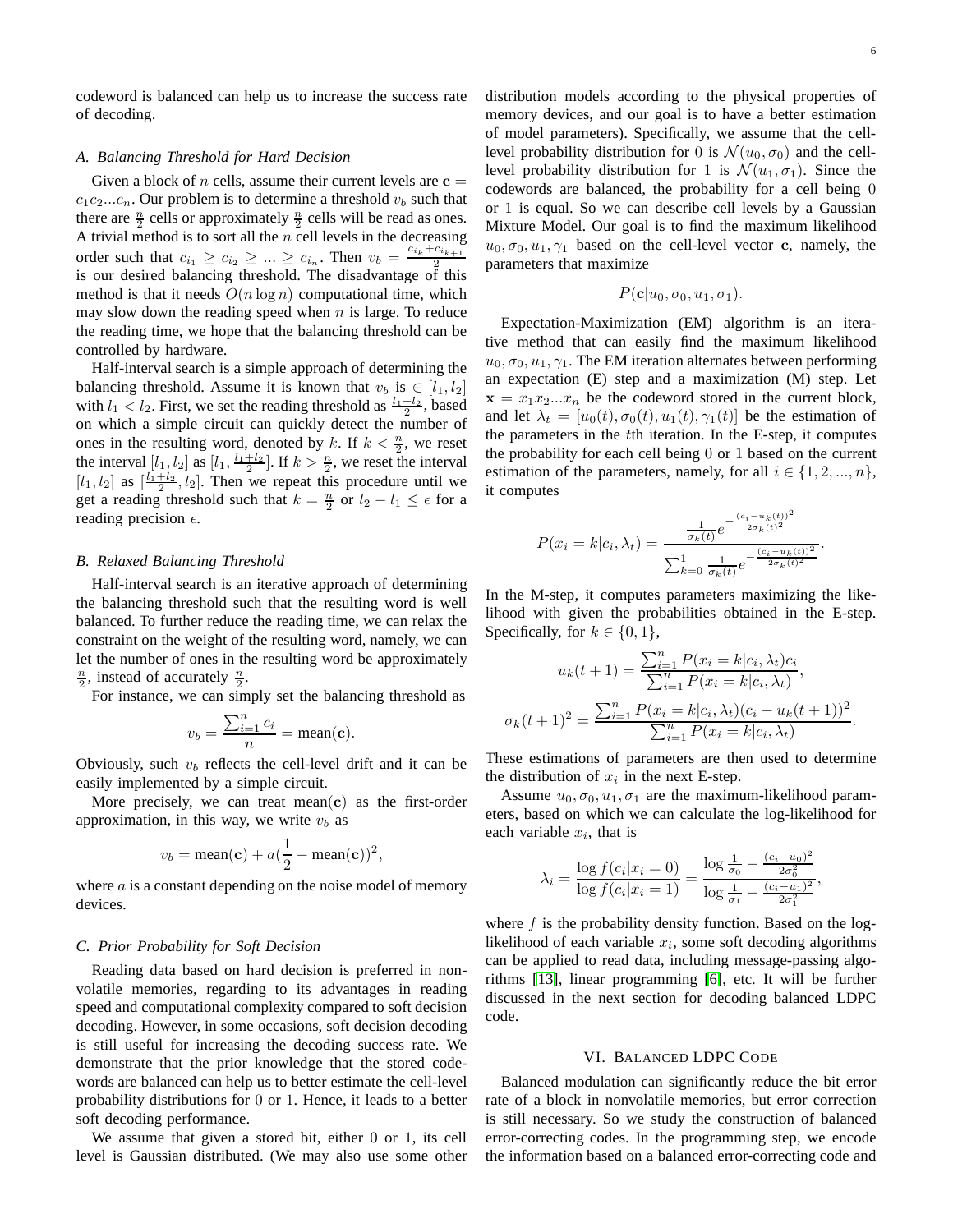write it into a block. In the reading step, the reading threshold is adjusted such that it yields a balanced word, but probably erroneous. Then we pass this word to the decoder to further retrieve the original information.

#### *A. Construction*

In this section, we introduce a simple construction of balanced error-correcting codes, which is based on LDPC codes, called *balanced LDPC code*. LDPC codes, first introduced by Gallager [\[7\]](#page-14-17) in 1962 and rediscovered in 1990s, achieve near Shannon-bound performances and allow reasonable decoding complexities. Our construction of balanced LDPC code is obtained by inverting the first  $i$  bits of each codeword in a LDPC code such that the codeword is balanced, where  $i$ is different for different codewords. It is based on Knuth's observation [\[10\]](#page-14-4), that is, given an arbitrary binary word of length  $k$  with  $k$  even, one can always find an integer  $i$  with  $0 \leq i \leq k$  such that by inverting the first i bits the word becomes balanced. Different from the current construction in [\[20\]](#page-14-14), where  $i$  is stored and protected by a lower-rate balanced error-correcting codes (the misdecoding of  $i$  may lead to catastrophic error propagation in the information word), we do not store  $i$  in our construction. The main idea is that certain redundancy exists in the codewords of LDPC codes that enables us to locate  $i$  or at last find a small set that includes  $i$  with a very high probability, even some errors exist in the codewords. It is wasteful to store the value of  $i$ with a lower-rate balanced error-correcting code. As a result, our construction is more efficient than the recent construction proposed in [\[20\]](#page-14-14).



<span id="page-6-0"></span>Fig. 9. Encoding of balanced LDPC codes.

Let  $u$  be the message to encode and its length is  $k$ , according to the description above, the encoding procedure consists of two steps, as shown in Fig. [9:](#page-6-0)

- 1) Apply an  $(n, k)$  LDPC code  $\mathcal L$  to encode the message u into a codeword of length n, denoted by  $z = Gu$ , where G is the generator matrix of  $\mathcal{L}$ .
- 2) Find the minimal integer i in  $\{0, 1, ..., n-1\}$  such that inverting the first  $i$  bits of  $z$  results in a balanced word

$$
\mathbf{x} = \mathbf{z} + \mathbf{1}^i \mathbf{0}^{n-i},
$$

where  $1^i 0^{n-i}$  denotes a run of i bits 1 and  $n-i$  bits 0. Then we denote x as  $\phi(\mathbf{z})$ . This word x is a codeword of the resulting balanced LDPC code, denoted by  $C$ .

We see that a balanced LDPC code is constructed by simply balancing the codewords of a LDPC code, which is called the original LDPC code. Based on the procedure above we can encode any message  $u$  of length  $k$  into a balanced codeword  $x$ of length  $n$ . The encoding procedure is very simple, but how



**z**

<span id="page-6-1"></span>Fig. 10. Demonstration for the decoding of balanced LDPC codes.

to decode a received word? Now, we focus on the decoding of this balanced LDPC code. Let y be an erroneous word received by the decoder, then the output of the maximum likelihood decoder is

$$
\hat{\mathbf{x}} = \arg\min_{\mathbf{x}\in\mathcal{C}} D(\mathbf{y}, \mathbf{x}),
$$

where  $D(y, x)$  is the distance between y and x depending on the channel, for instance, Hamming distance for binary symmetric channels.

The balanced code  $C$  is not a linear code, so the constraint  $x \in C$  is not easy to deal with. A simpler way is to think about the codeword  $z \in \mathcal{L}$  that corresponds to x. By inverting the first j bits of y with  $0 \le j < n$ , we can get a set of words  $S_{\mathbf{y}}$  of size *n*, namely,

$$
S_{\mathbf{y}} = {\mathbf{y}^{(0)}, \mathbf{y}^{(1)}, ..., \mathbf{y}^{(n-1)}}.
$$

in which

$$
\mathbf{y}^{(\mathbf{j})} = \mathbf{y} + \mathbf{1}^j \mathbf{0}^{n-j},
$$

for all  $j \in \{0, 1, 2, ..., n\}$ . Then there exists an  $i \in$  $\{0, 1, 2, ..., n-1\}$  such that

$$
\mathbf{y}^{(i)} - \mathbf{z} = \mathbf{y} - \mathbf{x}.
$$

The output of the maximum likelihood decoder is

$$
(\hat{\mathbf{z}}, \hat{\mathbf{i}}) = \arg\min_{\mathbf{z}' \in \mathcal{L}, i' \in \{0, 1, 2, \ldots, n\}} D(\mathbf{y}^{(\mathbf{i}')}, \mathbf{z}'),
$$

subject to i' is the minimum integer that makes  $z' + i'0^{n-i'}$ being balanced.

If we ignore the constraint that  $i$  has to be the minimum integer, then the output of the decoder is the codeword in  $\mathcal L$ that has the minimum distance to  $S_{y}$ . Fig. [10](#page-6-1) provides a simple demonstration, where the solid circles are for the codewords of the LPDC code  $\mathcal{L}$ , the triangles are for the words in  $S_{\mathbf{y}}$  that are connected by lines. Our goal is to find the solid circle that is the closest one to the set of triangles. It is different from traditional decoding of linear codes whose goal is to find the closest codeword to a single point.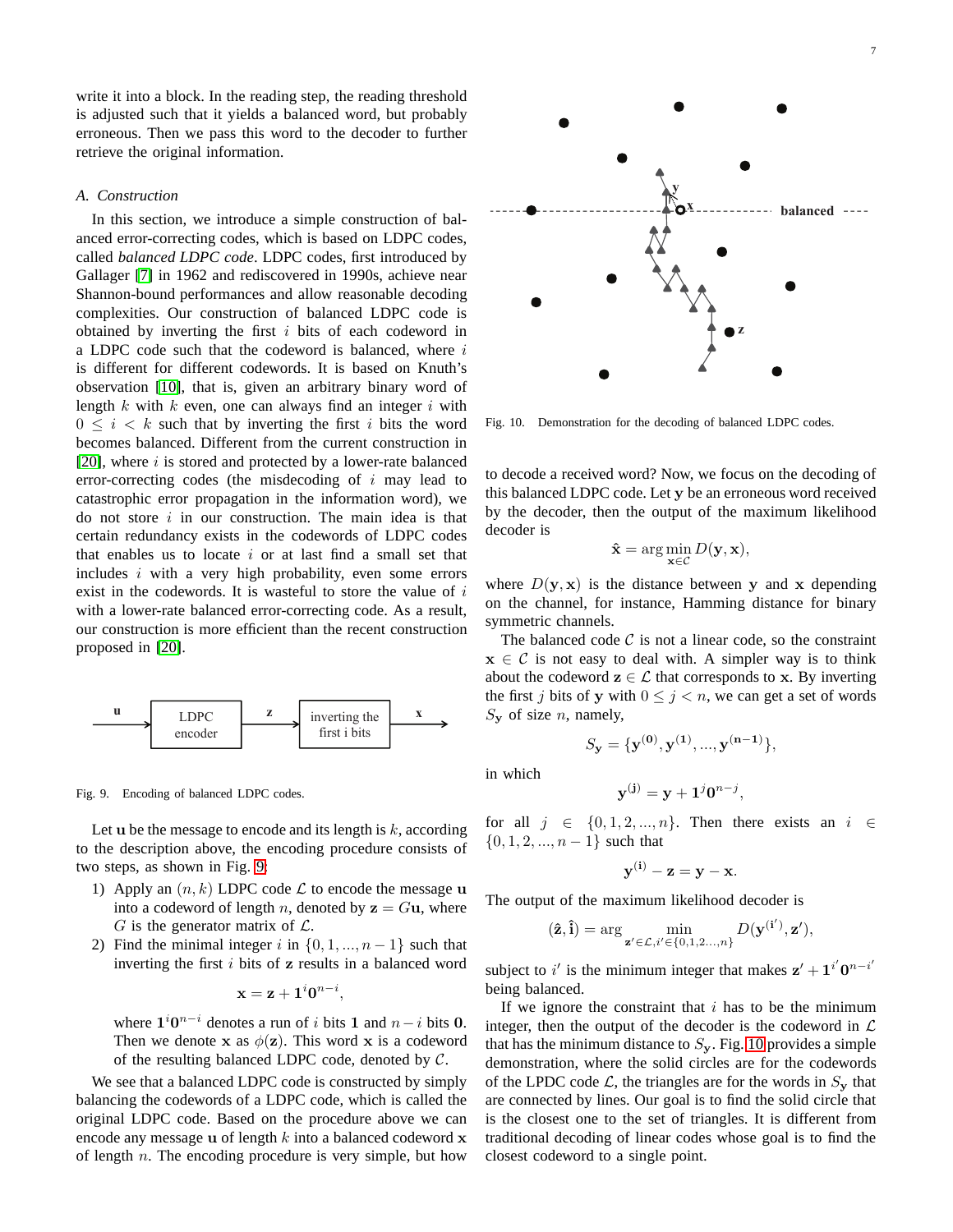## *B. An Extreme Case*

LDPC codes achieve near Shannon bound performances. A natural question is whether balanced LDPC codes hold this property. Certain difficulties exist in proving it by following the method in [\[8\]](#page-14-18) (section 2 and section 3), since balanced LDPC codes are not linear codes and the distance distributions of balanced LDPC codes are not easy to characterize. Fortunately, this statement looks correct because if the first  $i$ bits of a codeword have been inverted (we assume that the interger  $i$  is unknown), then the codeword can be recovered with only little cost, i.e., a very small number of additional redundant bits.

Let us consider the ensemble of an  $(n, a, b)$  parity-check matrix given by Gallager [\[8\]](#page-14-18), which has  $\alpha$  ones in each column, b ones in each row, and zeros elsewhere. According to this construction, the matrix is divided into  $a$  submatrices, each containing a single 1 in each column. All the submatrices are random column permutations of a matrix that has a single one in each column and b ones in each row. As a result, we have  $(n, a, b)$  LDPC codes.

**Theorem 2.** *Given a codeword* z *of an* (n, a, b) *LDPC code, we get*

$$
\mathbf{x} = \mathbf{z} + \mathbf{1}^i \mathbf{0}^{n-i}
$$

*by inverting the first i bits of* **z** *with*  $0 \leq i \leq n$ *. Let*  $P_e(\mathbf{x})$ *be the error probability that* z *cannot be correctly recovered from*  $\mathbf{x}$  *if i is unknown.* As  $n \to \infty$ ,

$$
P_e(\mathbf{x}) \to 0,
$$

*for any integers* a *and* b*.*

*Proof:* Let *H* be the parity-check matrix of the LDPC code, and let

$$
\mathbf{y}^{(\mathbf{j})} = \mathbf{x} + \mathbf{1}^j \mathbf{0}^{n-j},
$$

for all  $j \in \{0, 1, 2, ..., n-1\}$ .

We can recover z from x if and only if

$$
H\mathbf{y^{(j)}} \neq 0,
$$

for all  $j \neq i$  and  $0 \leq j \leq n - 1$ . Hence,

$$
P_e(\mathbf{x}) = P(\exists j \neq i, s.t., H\mathbf{y}^{(j)} = 0)
$$

$$
\leq \sum_{j \neq i} P(H\mathbf{y}^{(j)} = 0).
$$

Let us first consider the case of  $j > i$ . We have  $Hy^{(j)} = 0$ if and only if

$$
H(\mathbf{y}^{(\mathbf{j})} + \mathbf{z}) = 0,
$$

where

$$
\mathbf{y}^{(\mathbf{j})} + \mathbf{z} = \mathbf{0}^i \mathbf{1}^{j-i} \mathbf{0}^{n-j}.
$$

So  $Hy^{(j)} = 0$  is equivalent to

$$
H(\mathbf{0}^i \mathbf{1}^{j-i} \mathbf{0}^{n-j}) = 0.
$$

As we described,  $H$  is constructed by  $a$  submatrices, namely, we can write  $H$  as

$$
H = \left(\begin{array}{c} H_1 \\ H_2 \\ \vdots \\ H_a \end{array}\right).
$$

Let  $H_s$  be one of the a submatrices of H, then H contains a single one in each columns and b ones in each row. And it satisfies

$$
H_s(\mathbf{0}^i \mathbf{1}^{j-i} \mathbf{0}^{n-j}) = 0,
$$

i.e., in each row of  $H_s$ , there are even number of ones from the  $i + 1$ th column to the *j*th column.

According to the construction of  $(n, a, b)$  LDPC codes,

$$
P(H_s(\mathbf{0}^i \mathbf{1}^{j-i} \mathbf{0}^{n-j}) = 0) = P(H_s(\mathbf{1}^{j-i} \mathbf{0}^{n-j+i}) = 0).
$$

So we can use  $P(n, j-i)$  to denote  $P(H_s(\mathbf{0}^i \mathbf{1}^{j-i} \mathbf{0}^{n-j}) = 0)$ . First, we consider the case that  $b$  is even. In this case,

$$
P(n, j - i) = P(n, n - j + i).
$$

Hence, without loss of generality, we can assume that  $j - i =$  $d \leq \frac{n}{2}$ .

It is easy to see that  $P(n, j - i) > 0$  only if d is even. Assume that the one in the first column of  $H_s$  is in the tth row, and let  $u$  be the number of ones in the  $t$ th row from the first  $j - i$  columns. Then we can get

$$
P(n,d) = \sum_{u=2,4,...} {b \choose u-1} (\frac{d-1}{n-1})^{u-1}
$$

$$
\times (\frac{n-d}{n-1})^{b-u} P(n-b,d-u),
$$

where  $P(n, d) = 1$  if  $n = d$  or  $d = 0$ . If  $d < \log n$ , then  $P(n, d) = O(\frac{\log n}{n})$ . If  $\log n \leq d \leq \frac{n}{2}$ , then

$$
\sum_{u=2,4,...} \binom{b}{u-1} \left(\frac{d-1}{n-1}\right)^{u-1} \left(\frac{n-d}{n-1}\right)^{b-u} \le \frac{b-1}{b}.
$$

Iteratively, we can prove that

$$
P(n,d) = O\left(\left(\frac{b-1}{b}\right)^{\frac{\log n}{2b}}\right).
$$

Similar as above, when  $j < i$ , we can get

$$
P(Hy^{(j)} = 0) \le P(n, i - j).
$$

Finally, we have

$$
P_e(\mathbf{x}) \le \sum_{s=1}^{n-1-i} P(n,s) + \sum_{s=1}^{i} P(n,s) = O(\frac{\log n}{n}).
$$

So if b is even, as  $n \to \infty$ ,  $P_e(\mathbf{x}) \to 0$ .

If  $b$  is odd, in each row, there exists at least one 1 in the last  $n - j + i$  elements. As a result,  $n - j + i \geq \frac{n}{b}$ . Using a same idea as above, we can also prove that as  $n \to \infty$ ,  $P_e(\mathbf{x}) \to 0$ . So the statement in the theorem is true for any rate  $R =$  $\frac{b-a}{b}$  < 1. This completes the proof. Г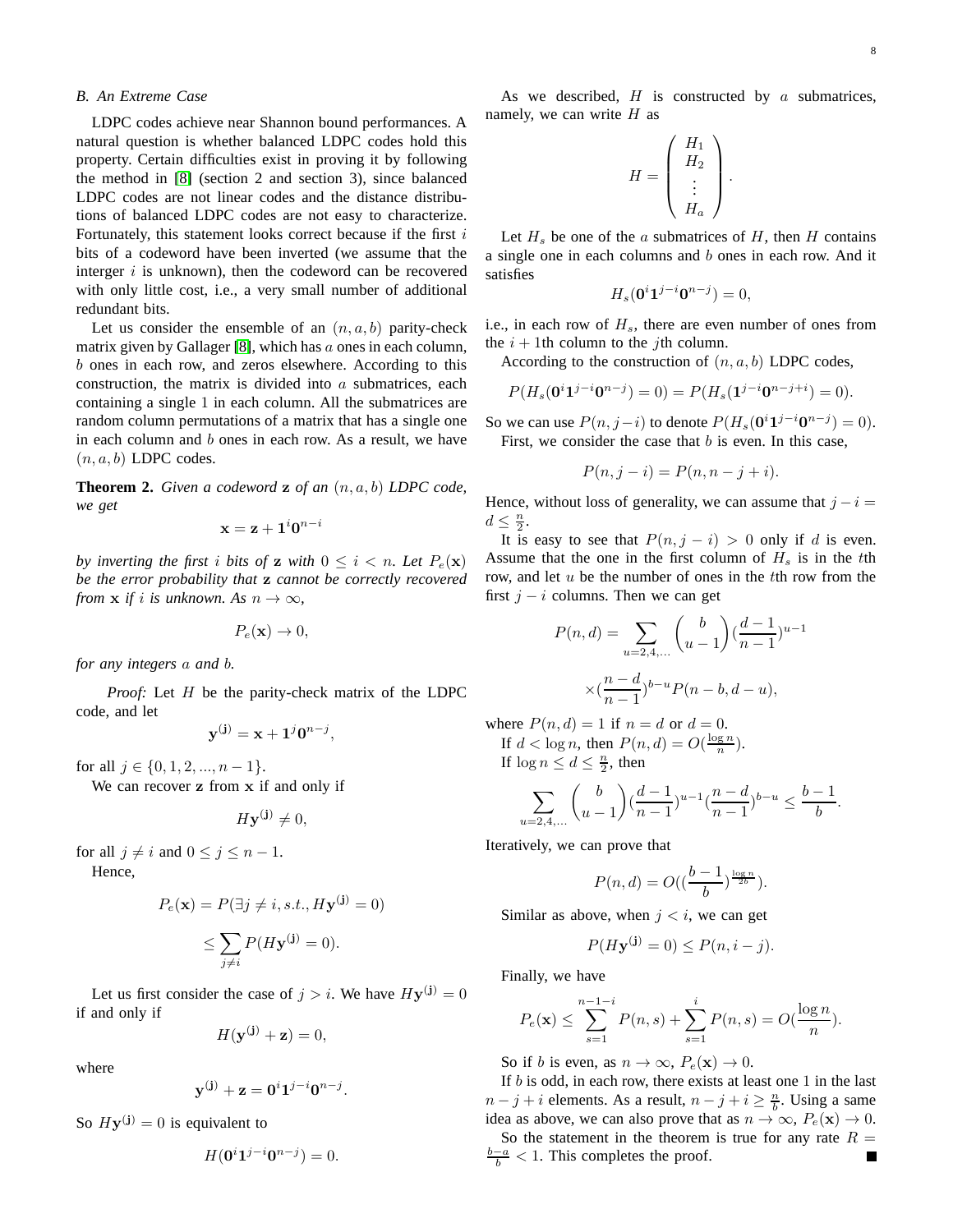The above theorem considers an extreme case that if the codeword of a balanced LDPC code does not have errors, then we can recover the original message with little cost of redundancy. It implies that balanced LDPC codes may achieve almost the same rates as the original unbalanced LDPC codes. In the following subsections, we discuss some decoding techniques for binary erasure channels and binary symmetric channels. Simulation results on these channels support the above statement.

# *C. Decoding for Erasure Channels*

In this subsection, we consider binary erasure channels (BEC), where a bit (0 or 1) is either successfully received or it is deleted, denoted by "?". Let  $y \in \{0, 1, ?\}^n$  be a word received by a decoder after transmitting a codeword  $x \in C$ over a BEC. Then the key of decoding y is to determine the value of the integer  $i$  such that  $x$  can be obtained by inverting the first i bits of a codeword in  $\mathcal{L}$ .

A simple idea is to search all the possible values of  $i$ , i.e., we decode all the possible words  $\mathbf{y}^{(0)}, \mathbf{y}^{(1)}, ..., \mathbf{y}^{(n-1)}$  separately and select the best resulting codeword that satisfies all the constraints as the final output. This idea is straightforward, but the computational complexity of the decoding increases by a factor of  $n$ , which is not acceptable for most practical applications.

Our observation is that we might be able to determine the value of i or at least find a feasible set that includes i, based on the unerased bits in y. For example, given  $x \in \mathcal{L}$ , assume that one parity-check constraint is

$$
x_{i_1} + x_{i_2} + \dots + x_{i_4} = 0.
$$

If all  $y_{i_1}, y_{i_2}, ..., y_{i_4}$  are observed (not erased), then we can have the following statement about i:

(1) If  $y_{i_1} + y_{i_2} + ... + y_{i_4} = 0$ , then

$$
i \in [0, i_1) \bigcup [i_2, i_3) \bigcup [i_4, n].
$$
  
(2) If  $y_{i_1} + y_{i_2} + \dots + y_{i_4} = 1$ , then  

$$
i \in [i_1, i_2) \bigcup [i_3, i_4).
$$

By combining this observation with the message-passing algorithm, we get a decoding algorithm for balanced LDPC codes under BEC. Similar as the original LDPC code, we present a balanced LDPC code as a sparse bipartite graph with  $n$  variable nodes and  $r$  check nodes, as shown in Fig. [11.](#page-8-0) Additionally, we add an inversion node for representing the value or the feasible set of  $i$ . Let us describe a modified message-passing algorithm on this graph. In each round of the algorithm, messages are passed from variable nodes and inversion nodes to check nodes, and then from check nodes back to variable nodes and inversion nodes.

We use  $I$  denote the feasible set consisting of all possible values for the integer  $i$ , called inversion set. At the first round, we initialize the jth variable node  $y_j \in \{0, 1, ?\}$  and initialize the inversion set as  $\mathcal{I} = [0, n]$ . Then we pass message and update the graph iteratively. In each round, we do the following operations.



<span id="page-8-0"></span>Fig. 11. Graph for balanced LDPC codes.

(1) For each variable node v, if its value  $x_v$  is in  $\{0, 1\}$ , it sends  $x_v$  to all its check neighbors. If  $x_v = ?$  and any incoming message  $u$  is 0 or 1, it updates  $x_v$  as  $u$  and sends  $u$  to all its check neighbors. If  $x_v = ?$  and all the incoming messages are ?, it sends ? to all its check neighbors.

(2) For each check node c, assume the messages from its variable neighbors are  $x_{i_1}, x_{i_2}, ..., x_{i_b}$ , where  $i_1, i_2, ..., i_b$  are the indices of these variable nodes s.t.  $i_1 < i_2 < ... < i_b$ . Then we define

$$
S_c^0 = [0, i_1) \bigcup [i_2, i_3) \bigcup \dots,
$$
  

$$
S_c^1 = [i_1, i_2) \bigcup [i_3, i_4) \bigcup \dots.
$$

If all the incoming messages are in  $\{0, 1\}$ , then we update  $\mathcal I$ in the following way: If  $x_{i_1} + x_{i_2} + \ldots + x_{i_b} = 0$ , we update  $\mathcal{I}$  as  $\mathcal{I} \bigcap S_c^0$ ; otherwise, we update  $\mathcal{I}$  as  $\mathcal{I} \bigcap S_c^1$ . In this case, this check node c is no longer useful, so we can remove this check node from the graph.

(3) For each check node c, if there are exactly one incoming message from its variable neighbor which is  $x_j = ?$  and all other incoming messages are in  $\{0, 1\}$ , we check whether  $\mathcal{I} \subseteq$  $S_c^0$  or  $\mathcal{I} \subseteq S_c^1$ . If  $\mathcal{I} \subseteq S_c^0$ , then the check node sends the XOR of the other incoming messages except ? to  $x_j$ . If  $\mathcal{I} \subseteq S_c^1$ , then the check node sends the XOR of the other incoming messages except ? plus one to  $x_j$ . In this case, the check node c is also no longer useful, so we can remove this check node from the graph.

The procedure above continues until all erasures are filled in, or no erasures are filled in the current iteration. Different from the message-passing decoding algorithm for LDPC codes, where in each iteration both variable nodes and check nodes are processed only once, here, we process variable nodes once but check nodes twice in each iteration. If all erasures are filled in, x is the binary vector labeled on the variable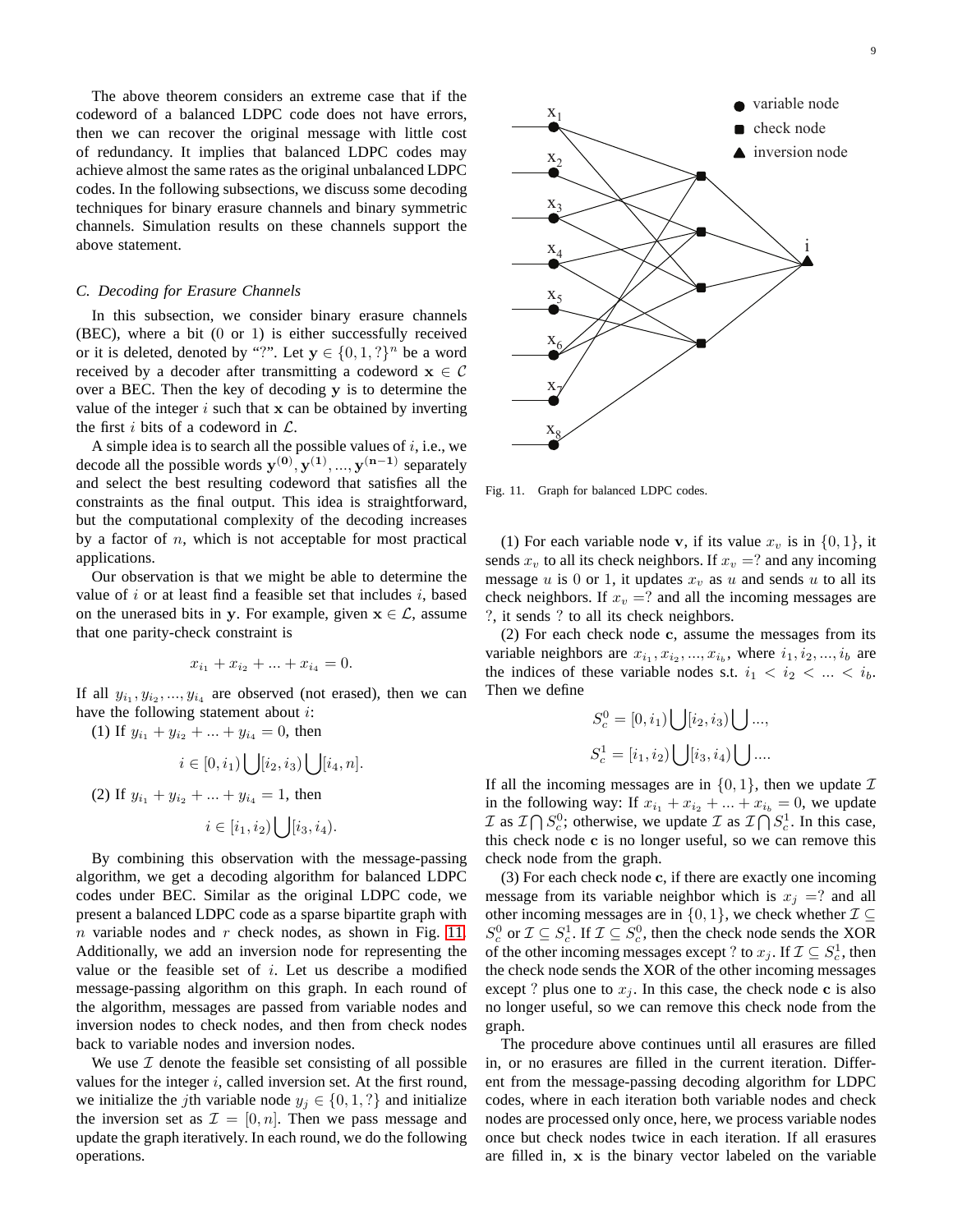Fig. 12. The average size of the inversion set  $\mathcal I$  after iterations in the Blocklength n Fig. 13. Word error rate of balanced LDPC codes and unbalanced LDPC

nodes. In this case, if  $|\mathcal{I}| = 1$ , then i is the only element in  $\mathcal{I}$ , and we can get  $z \in \mathcal{L}$  by calculating

<span id="page-9-0"></span>message-passing algorithm for decoding balanced LDPC codes.

$$
\mathbf{z} = \mathbf{x} + \mathbf{1}^i \mathbf{0}^{n-i}.
$$

If there are still some unknown erasures, we enumerate all the possible values in  $\mathcal I$  for the integer i. Usually,  $|\mathcal I|$  is small. For a specific  $i$ , it leads to a feasible solution z if

(1) Given  $\mathcal{I} = \{i\}$ , with the message-passing procedure above, all the erasures can be filled in.

(2) x is balanced, namely, the numbers of ones and zeros are equal for the variable nodes.

(3) Let  $z = x + 1<sup>i</sup>0<sup>n-i</sup>$ . Then i is the minimal integer in  $\{0, 1, 2, ..., n\}$  subject to  $z + 1<sup>i</sup>0<sup>n-i</sup>$  is balanced.

We say that a word y with erasures is uniquely decodable if and only if there exists  $i \in \mathcal{I}$  that leads to a feasible solution, and for all such integers  $i$  they result in the unique solution  $z \in \mathcal{L}$ . The following simple example is provided for the purpose of demonstrating the decoding process.

**Example 3.** *Based on Fig. [11,](#page-8-0) we have a codeword*  $x =$ 01111000*, which is transmitted over an erasure channel. We assume that the received word is*  $y = 011110$ ??.

*In the first round of the decoding, we have*

$$
\mathbf{x}^{(1)} = 011110??, \mathcal{I} = [0, 8].
$$

*Considering the* 2*nd check node, we can update* I *as*

$$
\mathcal{I} = \{0, 1, 4, 5\}.
$$

*Considering the* 3*nd check node, we can continue updating* I *as*

$$
\mathcal{I} = \mathcal{I} \bigcap \{1, 2, 6, 7, 8\} = \{1\}.
$$

*Based on (3), we can fill* 0, 0 *for the* 7*th and* 8*th variable nodes. Finally, we get*  $z = 11111000$  *and*  $i = 1$ *.* 

Regarding to the decoding algorithm described above, there are two important issues that need to consider, including the decoding complexity of the algorithm and its performance.

<span id="page-9-1"></span>codes when the erasure probability  $p = 0.35$ .

First, the decoding complexity of the algorithm strongly de-

pends on the size of  $I$  when it finishes iterations. Fig. [12](#page-9-0) simulates the average size of the inversion set  $\mathcal I$  for decoding three balanced LDPC codes. It shows that when the crossover probability is lower than a threshold, the size of  $\mathcal I$  is smaller than a constant with a very high probability. In this case, the decoding complexity of the balanced LDPC code is very close to the decoding complexity of the original unbalanced LDPC code.

Another issue is about the performance of the decoding algorithm for balanced LDPC codes. In particular, we want to figure out the cost of additional redundancy in correcting the inversion of the first  $i$  bits when  $i$  is unknown. In Fig. [13,](#page-9-1) it presents the word error rate of balanced LDPC codes and the corresponding original unbalanced LDPC codes for different block lengths. It is interesting to see that as the block length increases, the balanced LDPC codes and the original unbalanced LDPC codes have almost the same performance, that is, the cost of correcting the inversion of the first  $i$  bits is ignorable.

# *D. Decoding for Symmetric Channels*

In this subsection, we study and analyze the decoding of balanced LDPC codes for symmetric channels, including binary symmetric channels (BSC) and AWGN (Additive White Gaussian Noise) channels. Different from binary erasure channels (BEC), here we are not able to determine a small set that definitely includes the integer  $i$ . Instead, we want to figure out the most possible values for  $i$ . Before presenting our decoding algorithm, we first introduce belief propagation algorithm for decoding LDPC codes.

Belief propagation [\[13\]](#page-14-15), where messages are passed iteratively across a factor graph, has been widely studied and recommended for the decoding of LDPC codes. In each iteration, each variable node passes messages (probabilities) to all the adjacent check nodes and then each check node



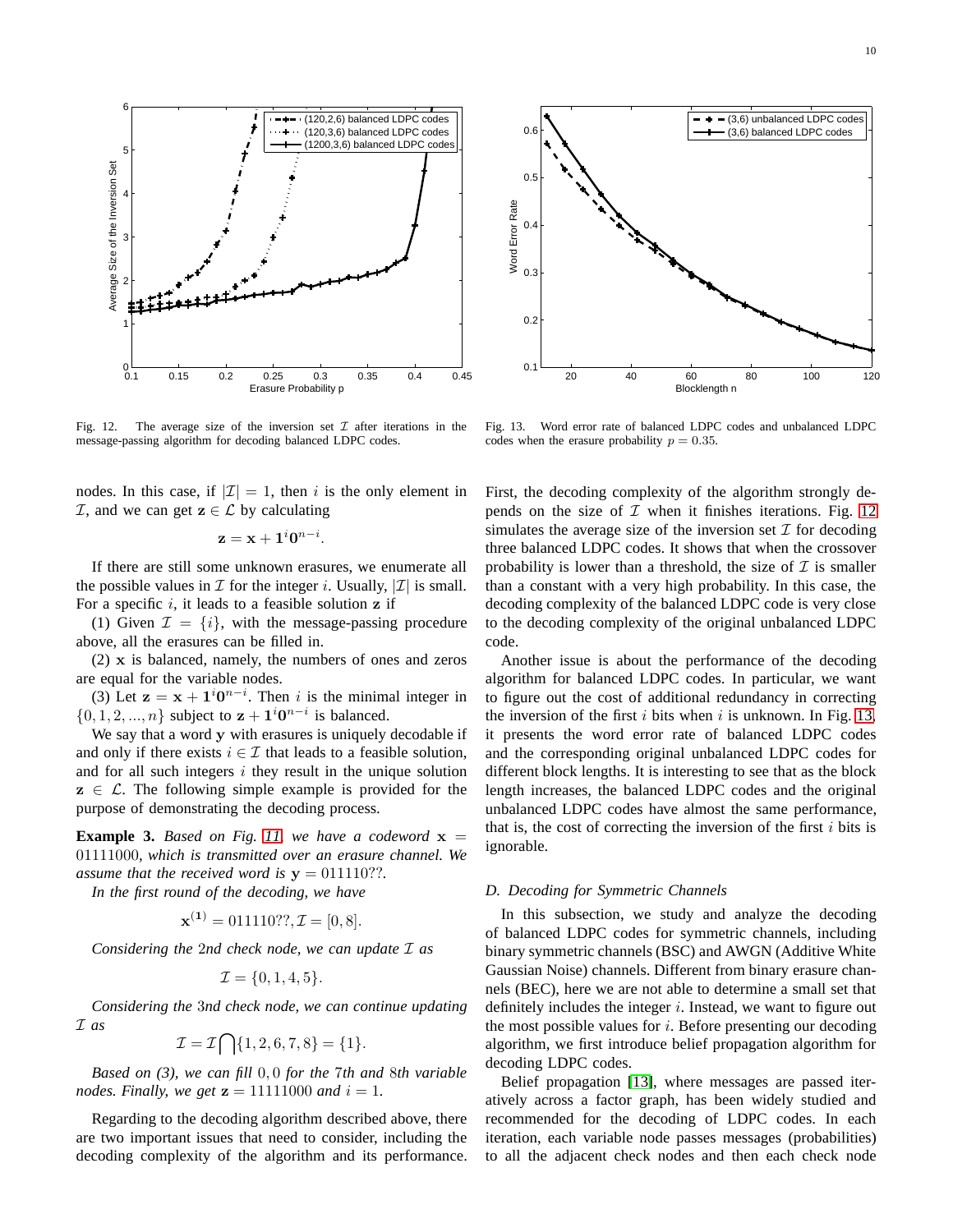passes messages (beliefs) to all the adjacent variable nodes. Specifically, let  $\mathbf{m}_{vc}^{(\ell)}$  be the message passed from a variable node v to a check node c at the  $\ell$ th round of the algorithm, and let  $\mathbf{m}_{cv}^{(\ell)}$  be the message from a check node c to a variable node v. At the first round,  $m_{vc}^{(0)}$  is the log-likelihood of the node v conditioned on its observed value, i.e.,  $\log \frac{P(y|x=0)}{P(y|x=1)}$ for variable  $x$  and its observation  $y$ . This value is denoted by  $m_v$ . Then the iterative update procedures can be described by the following equations

$$
\mathbf{m}_{vc}^{(\ell)} = \begin{cases} \mathbf{m}_{v} & \ell = 0, \\ \mathbf{m}_{v} + \sum_{c' \in N(v)/c} \mathbf{m}_{c'v}^{(\ell-1)} & \ell \ge 1, \end{cases}
$$

$$
\mathbf{m}_{cv}^{(\ell)} = 2 \tanh^{-1} (\prod_{v' \in N(c)/v} \tanh(\frac{\mathbf{m}_{v'c}^{(\ell)}}{2})),
$$

where  $N(v)$  is the set of check nodes that connect to variable node v and  $N(c)$  is the set of variable nodes that connect to check node c. In practice, the belief-propagation algorithm stops after a certain number of iterations or until the passed likelihoods are close to certainty. Typically, for a BSC with crossover probability p, the log-likelihood  $m<sub>v</sub>$  for each variable node v is a constant depending on  $p$ . Let  $x$  be the variable on  $\bf{v}$  and let  $y$  be its observation, then

$$
\mathbf{m}_v = \begin{cases} \log \frac{1-p}{p} & \text{if } y = 0, \\ -\log \frac{1-p}{p} & \text{if } y = 1. \end{cases}
$$

Let us consider the decoding of balanced LDPC codes. Assume  $x \in C$  is a codeword of a balanced LDPC code, obtained by inverting the first  $i$  bits of a codeword  $z$  in a LDPC code  $\mathcal{L}$ . The erroneous word received by the decoder is  $y \in \mathcal{Y}^n$  for an alphabet  $\mathcal{Y}$ . For example,  $\mathcal{Y} = \{0, 1\}$  for BSC channels, and  $\mathcal{Y} = \mathbb{R}$  for AWGN channels. Here, we consider a symmetric channel, i.e., a channel for which there exists a permutation  $\pi$  of the output alphabet  $\mathcal Y$  such that (1)  $\pi^{-1} = \pi$ , and (2)  $P(y|1) = P(\pi(y)|0)$  for all  $y \in \mathcal{Y}$ , where  $P(y|x)$  is the probability of observing y when the input bit is x.

The biggest challenge of decoding a received word  $y \in$  $\mathcal{Y}^n$  is lacking of the location information about where the inversion happens, i.e., the integer  $i$ . We let

$$
\mathbf{y}^{(i)} = \pi(y_1)\pi(y_2)\dots\pi(y_i)y_{i+1}\dots y_n,
$$

for all  $i \in \{0, 1, 2, ..., n-1\}$ . A simple idea is to search all the possibilities for the integer i from 0 to  $n-1$ , i.e, decoding all the words

$$
\mathbf{y}^{(0)}, \mathbf{y}^{(1)}, ..., \mathbf{y}^{(n-1)}
$$

separately. Assume their decoding outputs based on belief propagation are

$$
\mathbf{\hat{z}^{(0)},\hat{z}^{(1)},...\hat{z}^{(n)}},
$$

then the final output of the decoder is  $\hat{z} = \hat{z}^{(j)}$  such that  $P(\mathbf{y}^{(j)}|\hat{\mathbf{z}}^{(j)})$  is maximized. The drawback of this method is its high computational complexity, which is about  $n$  times the complexity of decoding the original unbalanced LDPC code. To reduce computational complexity, we want to estimate the value of  $i$  in a simpler and faster way, even sacrificing a little bit of performance on bit error rate.

The idea is that when we are using belief propagation to decode a group of words  $\mathbf{y^{(0)}, y^{(1)}, ..., y^{(n-1)}}$ , some information can be used to roughly compare their goodness, namely, their distances to the nearest codewords. To find such information, given each word  $y^{(i)}$  (here, we denote it as y for simplicity), we run belief propagation for  $\ell$  rounds (iterations), where  $\ell$  is very small, e.g.,  $\ell = 2$ . There are several ways of estimating the goodness of y, and we introduce one of them as follows.

Given a word y, we define

$$
\lambda(\mathbf{y}, \ell) = \sum_{c \in C} \prod_{v \in N(c)} \tanh(\mathbf{m}_{vc}^{(\ell)}/2),
$$

where C is the set of all the variable nodes,  $N(c)$  is the set of neighbors of a check node c, and  $m_{vc}^{(\ell)}$  is the message passed from a variable node v to a check node c at the  $\ell$ th round of the belief-propagation algorithm. Roughly,  $\lambda(\mathbf{y}, \ell)$  is a measurement of the number of correct parity checks for the current assignment in belief propagation (after  $\ell-1$  iterations). For instance,

$$
\lambda(\mathbf{y}, \ell = 1) = \alpha(r - 2|H\mathbf{y}|),
$$

for a binary symmetric channel. In this expression,  $\alpha$  is a constant,  $r = n - k$  is the number of redundancies, and |Hy| is the number of ones in  $Hy$ , i.e., the number of unsatisfied parity checks.

Generally, the bigger  $\lambda(\mathbf{y}^{(j)}, \ell)$  is, the more likely  $j = i$  is. So we can get the most likely  $i$  by calculating

$$
\hat{i} = \arg \max_{j=0}^{n-1} \lambda(\mathbf{y}^{(j)}, \ell).
$$

Then we decode  $y^{(\hat{i})}$  as the final output. However, the procedure requires to calculate  $\lambda(\mathbf{y}^{(j)}, \ell)$  with  $0 \leq j \leq n-1$ . The following theorem shows that the task of computing all  $\lambda(\mathbf{y}^{(j)}, \ell)$  with  $0 \leq j \leq n-1$  can be finished in linear time if  $\ell$  is a small constant.

**Theorem 3.** *The task of computing all*  $\lambda(\mathbf{y}^{(j)}, \ell)$  *with*  $0 \leq j \leq$  $n-1$  *can be finished in linear time if*  $\ell$  *is a small constant.* 

*Proof:* First, we calculate  $\lambda(\mathbf{y}^{(0)}, \ell)$ . Based on the beliefpropagation algorithm described above, it can be finished in  $O(n)$  time. In this step, we save all the messages including  $\mathbf{m}_v$ ,  $\mathbf{m}_{cv}^{(l)}$ ,  $\mathbf{m}_{vc}^{(l)}$  for all  $c \in C, v \in V$  and  $1 \le l \le l$ .

When we calculate  $\lambda(\mathbf{y}^{(1)}, \ell)$ , the only change on the inputs is  $m_{v_1}$ , where  $v_1$  is the first variable node (the sign of  $m_{v_1}$  is flipped). As a result, we do not have to calculate all  $\mathbf{m}_v, \mathbf{m}_{cv}^{(l)},$  $\mathbf{m}_{vc}^{(l)}$  for all  $c \in C, v \in V$  and  $1 \leq l \leq \ell$ . Instead, we only need to update those messages that are related with  $m_{v_1}$ . It needs to be noted that the number of messages related to  $\mathbf{m}_{v_1}$ has an exponential dependence on  $\ell$ , so the value of  $\ell$  should be small. In this case, based on the calculation of  $\lambda(\mathbf{y}^{(0)}, \ell)$ ,  $\lambda(\mathbf{y}^{(1)}, \ell)$  can be calculated in a constant time. Similarly, each of  $\lambda(\mathbf{y}^{(j)}, \ell)$  with  $2 \leq j \leq n-1$  can be obtained iteratively in a constant time.

Based on the process above, we can compute all  $\lambda(\mathbf{y}^{(j)},\ell)$ with  $0 \leq j \leq n-1$  in  $O(n)$  time.

To increase the success rate of decoding, we can also create a set of most likely values for i, denoted by  $\mathcal{I}_c$ .  $\mathcal{I}_c$  consists of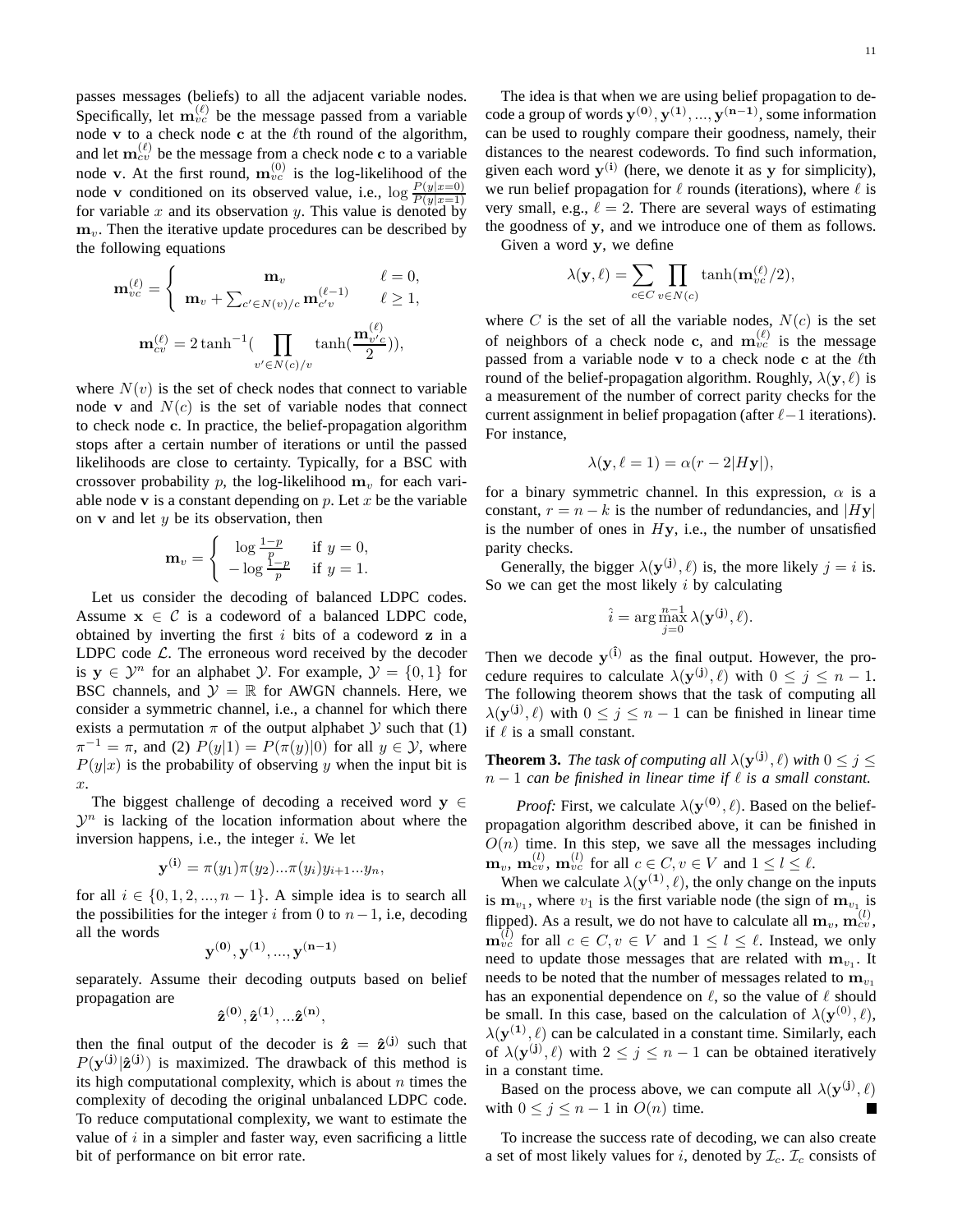at most c local maximums with the highest values of  $\lambda(\mathbf{y^{(i)}}, \ell)$ . Here, we say that  $j \in \{0, 1, 2, 3, ..., n-1\}$  is a local maximum if and only if

$$
\lambda(\mathbf{y}^{(\mathbf{j})}, \ell) > \lambda(\mathbf{y}^{(\mathbf{j}-1)}, \ell), \lambda(\mathbf{y}^{(\mathbf{j})}, \ell) \geq \lambda(\mathbf{y}^{(\mathbf{j}+1)}, \ell).
$$

Note that  $\mathcal{I}_1 = {\hat{i}}$ , where  $\hat{i}$  is the global maximum as defined above. If  $c > 1$ , for all  $j \in \mathcal{I}_c$ , we decode  $\mathbf{y}^{(j)}$ separately and choose the output with the maximum likelihood as the final output of the decoder. It is easy to see that the the above modified belief-propagation algorithm for balanced LDPC codes has asymptotically the same decoding complexity as the belief-propagation algorithm for LDPC codes, that is,  $O(n \log n)$ .

In Fig. [14,](#page-12-1) it shows the performance of the above algorithm for decoding balanced LDPC codes under BSC and the performance of belief propagation algorithm for the original LDPC codes. From which, we see that when  $\ell = 2$  and  $c = 4$ , the performance gap between balanced (280, 4, 7) LDPC code and unbalanced  $(280, 4, 7)$  LDPC code is very small. This comparison implies that the cost of correcting the inversion of the first  $i$  bits (when  $i$  is unknown) is small for LDPC codes.

Let us go back the scheme of balanced modulation. The following examples give the log-likelihood of each variable node when the reading process is based on hard decision and soft decision, respectively. Based on them, we can apply the modified propagation algorithm in balanced modulation.

**Example 4.** *If the reading process is based on hard decision, then it results in a binary symmetric channel with crossover probability* p*. In this case, let* y *be the observation on a variable node* v*, the log-likelihood for* v *is*

$$
\mathbf{m}_v = \begin{cases} \log \frac{1-p}{p} & \text{if } y = 0, \\ -\log \frac{1-p}{p} & \text{if } y = 1. \end{cases}
$$

**Example 5.** *If the reading process is based on soft decision, then we can approximate cell-level distributions by Gaussian distributions, which are characterized by* 4 *parameters*  $u_0, \sigma_0, u_1, \sigma_1$ . These parameters can be obtained based on *the cell-level vector*  $y = c$ , *following the steps in Subsection [V-C.](#page-5-1) In this case, if the input of the decoder is* y*, then the log-likelihood of the* i*th variable node* v *is*

$$
\mathbf{m}_{v} = \lambda_{i} = \frac{\log \frac{1}{\sigma_{0}} - \frac{(c_{i} - u_{0})^{2}}{2\sigma_{0}^{2}}}{\log \frac{1}{\sigma_{1}} - \frac{(c_{i} - u_{1})^{2}}{2\sigma_{1}^{2}}}
$$

*where*  $c_i$  *is the current level of the ith cell. If the input of the* decoder is  $y^{(i)}$  (we don't have to care about its exact value), *then the log-likelihood of the* i*th variable node* v *is*

$$
\mathbf{m}_{v} = \begin{cases} \lambda_{i} & \text{if } i > j, \\ -\lambda_{i} & \text{if } i \leq j, \end{cases}
$$

<span id="page-11-0"></span>*for all*  $0 \leq i < n$ *.* 

# VII. PARTIAL-BALANCED MODULATION

Constructing balanced error-correcting codes is more difficult than constructing normal error-correcting codes. A question is: is it possible to design some schemes that achieve similar performances with balanced modulation and have



<span id="page-11-1"></span>Fig. 15. Partial balanced code.

simple error-correcting code constructions? With this motivation, we propose a variant of balanced modulation, called partial-balanced modulation. The main idea is to construct an error-correcting code whose codewords are partially balanced, namely, only a certain segment of each codeword is balanced. When reading information from a block, we adjust the reading threshold to make this segment of the resulting word being balanced or being approximately balanced.

One way of constructing partial-balanced error-correcting codes is shown in Fig. [15.](#page-11-1) Given an information vector u of k bits (k is even), according to Knuth's observation [\[10\]](#page-14-4), there exists an integer i with  $0 \leq i < k$  such that inverting the first  $i$  bits of u results in a balanced word  $\tilde{u}$ . Since our goal is to construct a codeword that is partially balanced, it is not necessary to present  $i$  in a balanced form. Now, we use i denote the binary representation of length  $\lceil \log_2 k \rceil$ for *i*. To further correct potential errors, we consider  $[\tilde{u}, i]$ as the information part and add extra parity-check bits by applying a systematic error-correcting code, like BCH code, Reed-Solomon code, etc. As a result, we obtain a codeword  $\mathbf{x} = [\tilde{\mathbf{u}}, \mathbf{i}, \mathbf{r}]$  where r is the redundancy part. In this codeword,  $\tilde{u}$  is balanced,  $[i, r]$  is not balanced.

Note that in most data-storage applications, the bit error rate of a block is usually very small. The application of modulation schemes can further reduce the bit error rate. Hence, the number of errors in real applications is usually much smaller than the block length. In this case, the total length of  $[i, r]$  is smaller or much smaller than the code dimension  $k$ . As the block length  $n$  becomes large, like one thousand, the reading threshold determined by partial-balanced modulation is almost the same as the one determined by balanced modulation. One assumption that we made is that all the cells in the same block have similar noise properties. To make this assumption being sound, we can reorder the bits in  $x = [\tilde{u}, i, r]$  such that the k cells of storing  $\tilde{u}$  is (approximately) randomly distributed among all the  $n$  cells. Compared to balanced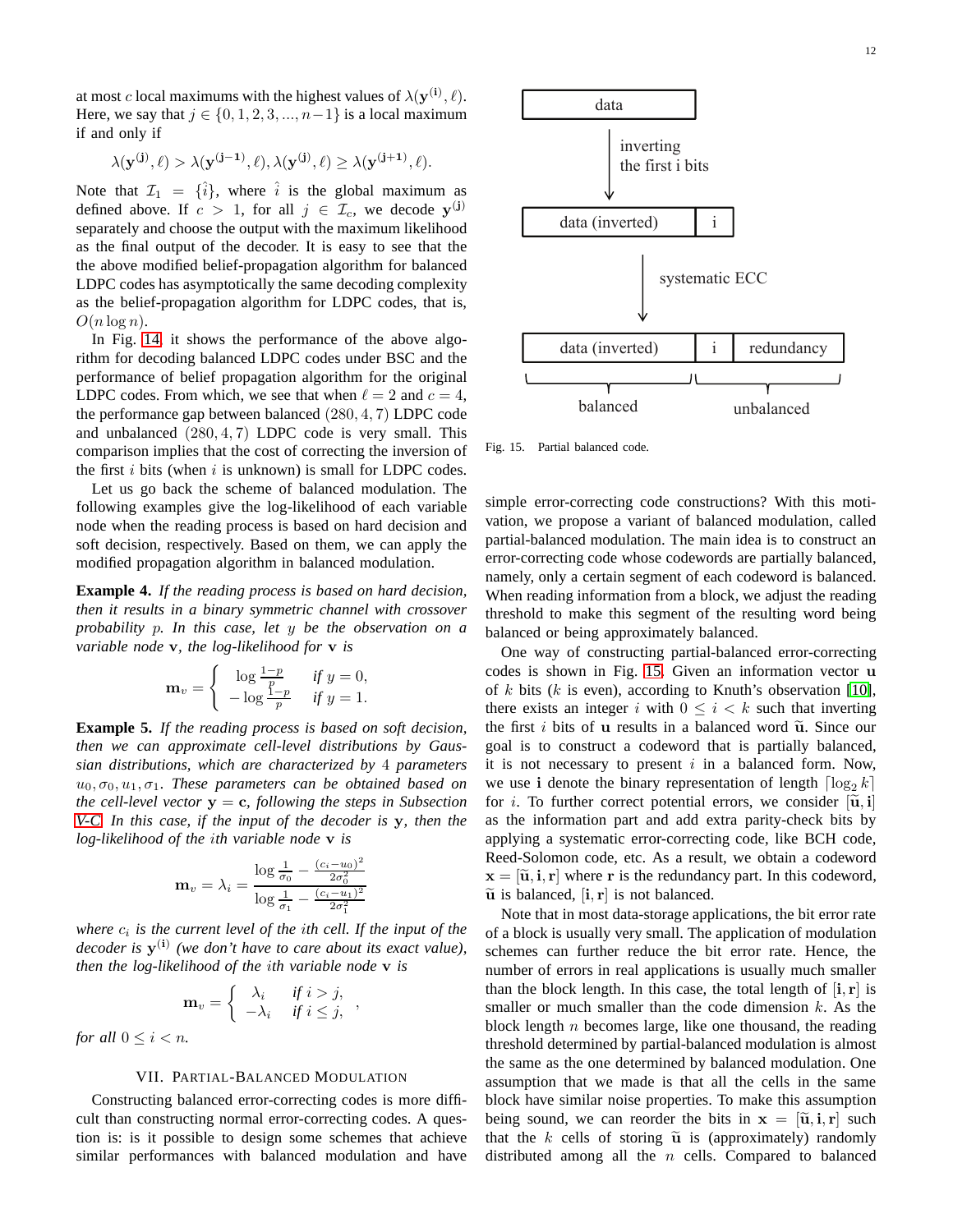

<span id="page-12-1"></span>Fig. 14. World error rate of (280, 4, 7) LDPC codes with maximal 50 iterations.

modulation, partial-balanced modulation can achieve almost the same performance, and its code construction is much easier (the constraints on the codewords are relaxed). In the following two examples, it compares the partial-balanced modulation scheme with the traditional one based on a fixed threshold.

**Example 6.** *Let us consider a nonvolatile memory with block length*  $n = 255$ *. To guarantee the data reliability, each block has to correct* 18 *errors if the reading process is based on a fixed reading threshold. Assume* (255, 131) *primitive BCH code is applied for correcting errors, then the data rate (defined by the ratio between the number of available information bits and the block length) is*

$$
\frac{131}{255} = 0.5137.
$$

**Example 7.** *For the block discussed in the previous example, we assume that it only needs to correct* 8 *errors based on partial-balanced modulation. In this case, we can apply* (255, 191) *primitive BCH code for correcting errors, and the data rate is*

$$
\frac{191 - 8}{255} = 0.7176,
$$

*which is much higher than the one obtained in the previous example.*

The reading/decoding process of partial-balanced modulation is straightforward. First, the reading threshold  $v<sub>b</sub>$  is adjusted such that among the cells corresponding to u there are  $k/2$  cells or approximately  $k/2$  cells with higher levels than  $v_b$ . Based on this reading threshold  $v_b$ , the whole block is read as a binary word y, which can be further decoded as  $[\tilde{u}, i]$  if the total number of errors is well bounded. Then we obtain the original message  $\bf{u}$  by inverting the first i bits of  $\widetilde{\mathbf{u}}$ .

## <span id="page-12-0"></span>VIII. BALANCED CODES FOR MULTI-LEVEL CELLS

In order to maximize the storage capacity of nonvolatile memories, multi-level cells (MLCs) are used, where a cell of q discrete levels can store  $\log_2 q$  bits [\[3\]](#page-14-9). Flash memories with 4 and 8 levels have been used in products, and MLCs with 16 levels have been demonstrated in prototypes. For PCMs, cells with 4 or more levels have been in development.

The idea of balanced modulation and partial-balanced modulation can be extended to multi-level cells. For instance, if each cell has 4 levels, we can construct a balanced code in which each codeword has the same number of 0s, 1s, 2s, and 3s. When reading data from the block, we adjust three reading thresholds such that the resulting word also has the same number of 0s, 1s, 2s, and 3s. The key question is how to construct balanced codes or partial-balanced codes for an alphabet size  $q > 2$ .

#### *A. Construction based on Rank*

A simple approach of constructing balanced codes for a nonbinary case is to consider the message as the rank of its codeword among all its permutations, based on the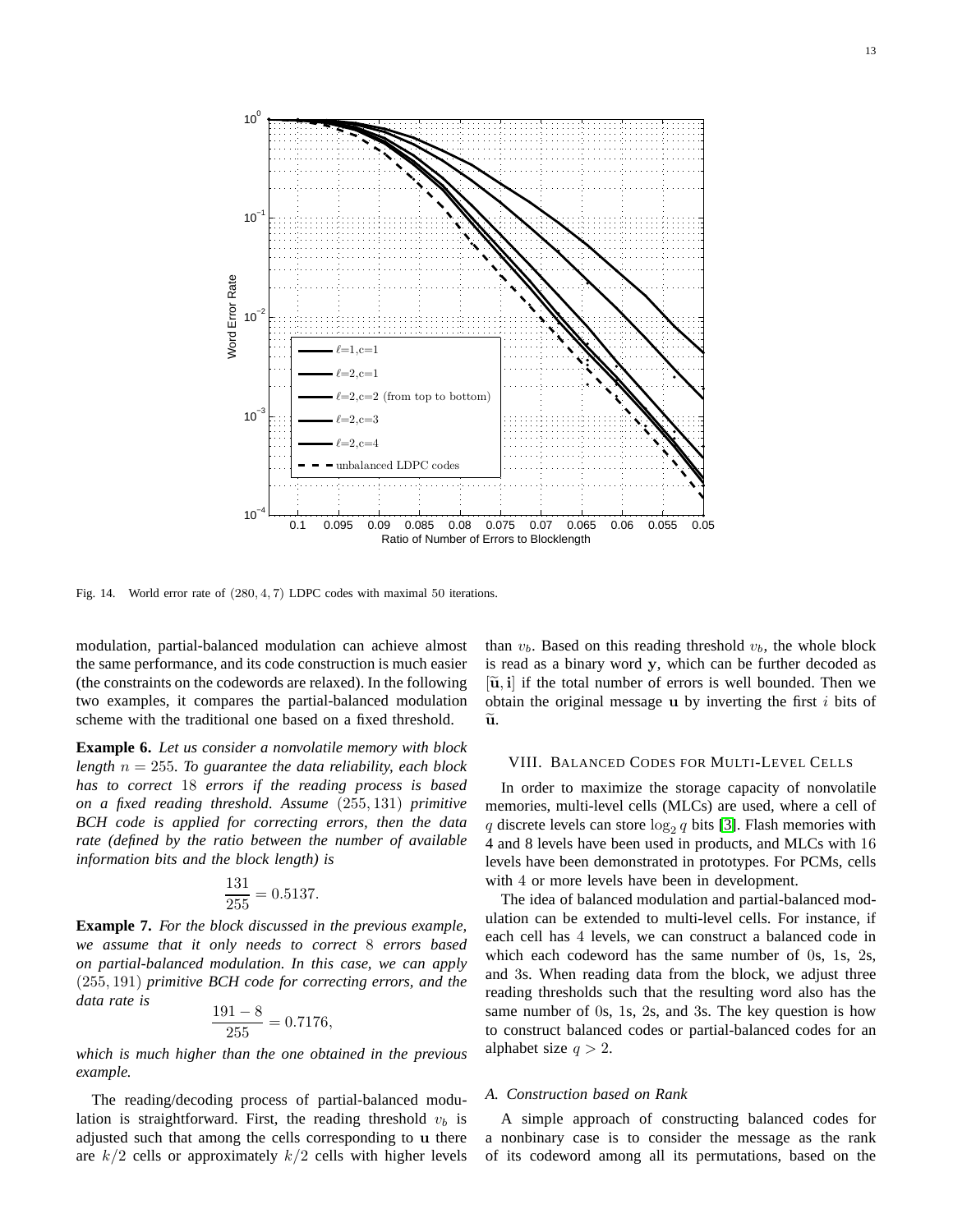lexicography order. If the message is  $\mathbf{u} \in \{0,1\}^k$ , then the codeword length n is the minimum integer such that  $n = qm$ and  $\begin{pmatrix} qm \\ m & m \end{pmatrix} > 2^k$ . The following examples are provided for demonstrating the encoding and decoding processes.

**Example 8.** Assume the message is  $\mathbf{u} = 1010010010$  of length 10 *and*  $q = 3$ *. Since*  $\binom{9}{3}, \binom{9}{3}$  > 2<sup>10</sup>*, we can convert* **u** *to a balanced word* x *of length* 9 *and alphabet size* q = 3*. Let* S *denote the set that consists of all the balanced words of length* 9 *and alphabet size*  $q = 3$ *. To map* **u** *into a word in S*, we write **u** into the decimal form  $r = 658$  and let r be the *rank of* x *in* S *based on the lexicographical order.*

 *Let us consider the first symbol of* <sup>x</sup>*. In* <sup>S</sup>*, there are totally*  $\begin{pmatrix} 8 \\ 2 & 3 & 3 \end{pmatrix}$ = 560 *sequences starting with* 0*, or* 1*, or* 2*. Since*  $560 \le r \le 560 + 560$ , the first symbol in **x** would be 1, then *we update*  $r$  *as*  $r - 560 = 98$ *, which is the rank of*  $\bf{x}$  *among all the sequences starting with* 1*.*

 $\begin{pmatrix} 8 \\ 2 & 2 \end{pmatrix}$  sequences starting with 10*, and it is larger than Let us consider the second symbol of* x*. There are totally* r*, so the second symbol of* x *is* 0*.*

*Repeating this process, we can convert* u *into a balanced word*  $x = 101202102$ .

**Example 9.** *We use the same notations as the above example. Given*  $x = 101202102$ *, it is easy to calculate its rank in S based on the lexicographical order (via enumerative source coding [\[5\]](#page-14-19)). It is*

$$
r = \begin{pmatrix} 8 \\ 2 & 3 & 3 \end{pmatrix} + \begin{pmatrix} 6 \\ 1 & 2 & 3 \end{pmatrix} + \begin{pmatrix} 5 \\ 1 & 1 & 3 \end{pmatrix} + \begin{pmatrix} 5 \\ 2 & 0 & 3 \end{pmatrix} + \begin{pmatrix} 3 \\ 0 & 1 & 2 \end{pmatrix} + \begin{pmatrix} 3 \\ 1 & 0 & 2 \end{pmatrix} + \begin{pmatrix} 2 \\ 0 & 1 & 1 \end{pmatrix} = 656,
$$

where  $\begin{pmatrix} 8 \\ 2 & 3 \end{pmatrix}$  *is the number of* **x***'s permutations starting with* 0*,*  $\begin{pmatrix} 6 & 6 \\ 1 & 2 & 3 \end{pmatrix}$  is the number of **x'** permutations starting *with* 100*, ...*

*Then from r, we can get its binary representation*  $\mathbf{u} =$ 1010010010*. In [\[16\]](#page-14-20), Ryabko and Matchikina showed that if the length of* x *is* n*, then we can get the message* u *in*  $O(n \log^3 n \log \log n)$  *time.* 

The above approach is simple and information efficient, but the encoding is not computationally fast.

#### *B. Generalizing Knuth's Construction*

An alternative approach is to generalize Knuth's idea to the nonbinary case due to its operational simplicity. Generally, assume that we are provided a word  $\mathbf{u} \in G_q^k$  with  $G_q = \{0, 1, 2, \ldots, q-1\}$  and  $k = qm$ , our goal is to generalize Knuth's idea to make u being balanced.

Let us consider a simple case,  $q = 4$ . Given a word  $\mathbf{u} \in G_4^k$ , we let  $n_i$  with  $0 \le i \le 3$  denote the number of is in u. To balance all the cell levels, we first balance the total number of 0s and 1s, such that  $n_0 + n_1 = 2m$ . It also results in  $n_2+n_3=2m$ . To do this, we can treat 0 and 1 as an identical state and treat 2 and 3 as another identical state. Based on Knuth's idea, there always exists an integer  $i$  such that by operating on the first i symbols  $(0 \rightarrow 2, 1 \rightarrow 3, 2 \rightarrow 0, 3 \rightarrow 1)$ it yields  $n_0 + n_1 = 2m$ . We then consider the subsequence consisting of 0s and 1s, whose length is  $2m$ . By applying Knuth's idea, we can make this subsequence being balanced. Similarly, we can also balance the subsequence consisting of 2s and 3s. Consequently, we convert any word in  $G_4^k$  into a balanced word. In order to decode this word, three additional integers of length at most  $\lceil \log k \rceil$  need to be stored, indicating the locations of having operations. The following example is constructed for the purpose of demonstrating this procedure.

**Example 10.** *Assume* u = 0110230210110003*, we convert it into a balanced word with the following steps:*

*(1) By operating the first* 4 *symbols in* u*, it yields* 2332230210110003*, where*  $n_0 + n_1 = 8$ *.* 

*(2) Considering the subsequence of* 0*s and* 1*s, i.e., the underlined part in* 2332230210110003*. By operating the first bit of this subsequence*  $(0 \rightarrow 1, 1 \rightarrow 0)$ *, it yields* 233223<u>121011000</u>3*, where*  $n_0 = n_1 = 4$ *.* 

*(3) Considering the subsequence of* 0*s and* 1*s, i.e., the underlined part in* 2332231210110003*. By operating the first* 0 *bit of this subsequence*  $(2 \rightarrow 3, 3 \rightarrow 2)$ *, it yields* 2332231210110003*, which is balanced.*

*To recover* 0110230210110003 *from* 2332231210110003 *(the inverse process), we need to record the three integers*  $[4, 1, 0]$  *whose binary lengths are*  $[\log_2 16, \log_2 8, \log_2 8]$ .

It can be observed that the procedure above can be easily generalized for any  $q = 2^a$  with  $a \ge 2$ . If  $m = 2^b$  with  $b \ge a$ , then the number of bits to store the integers (locations) is

$$
\sum_{j=0}^{\log_2 q - 1} 2^j \log_2 \frac{qm}{2^j} = (q - 1)ab - q(a - 2) - 2.
$$

For instance, if  $q = 2^3 = 8$  and  $m = 2^7 = 128$ , then  $k = 1024$  and it requires 137 bits to represent the locations. These bits can be stored in 46 cells without balancing.

In fact, the above idea can be generalized for an arbitrary  $q > 2$ . For instance, when  $q = 3$ , given an binary word  $u \in G_3^{3m}$ , there exists an integer i such that  $u + 1^i 0^{3m-i}$ has exactly  $m$  0s or  $m$  1s. Without loss of generality, we assume that it has exactly  $m$  0s, then we can further balance the subsequence consisting of 1s and 2s. Finally, we can get a balanced word with alphabet size 3. More generally, we have the following result.

**Theorem 4.** *Given an alphabet size*  $q = \alpha\beta$  *with two integers* α *and* β*, we divide all the levels into* β *groups, denoted by*  $\{0, \beta, 2\beta, ...\}, \{1, \beta + 1, 2\beta + 1, ...\}, ..., \{\beta - 1, 2\beta - 1, 3\beta - \beta\}$ 1,...}. Given any word  $\mathbf{u} \in G_q^{qm}$ , there exists an integer i such that  $u + 1<sup>i</sup>0<sup>qm-i</sup>$  has exactly  $\alpha m$  symbols in one of the *first*  $\beta - 1$  *groups.*